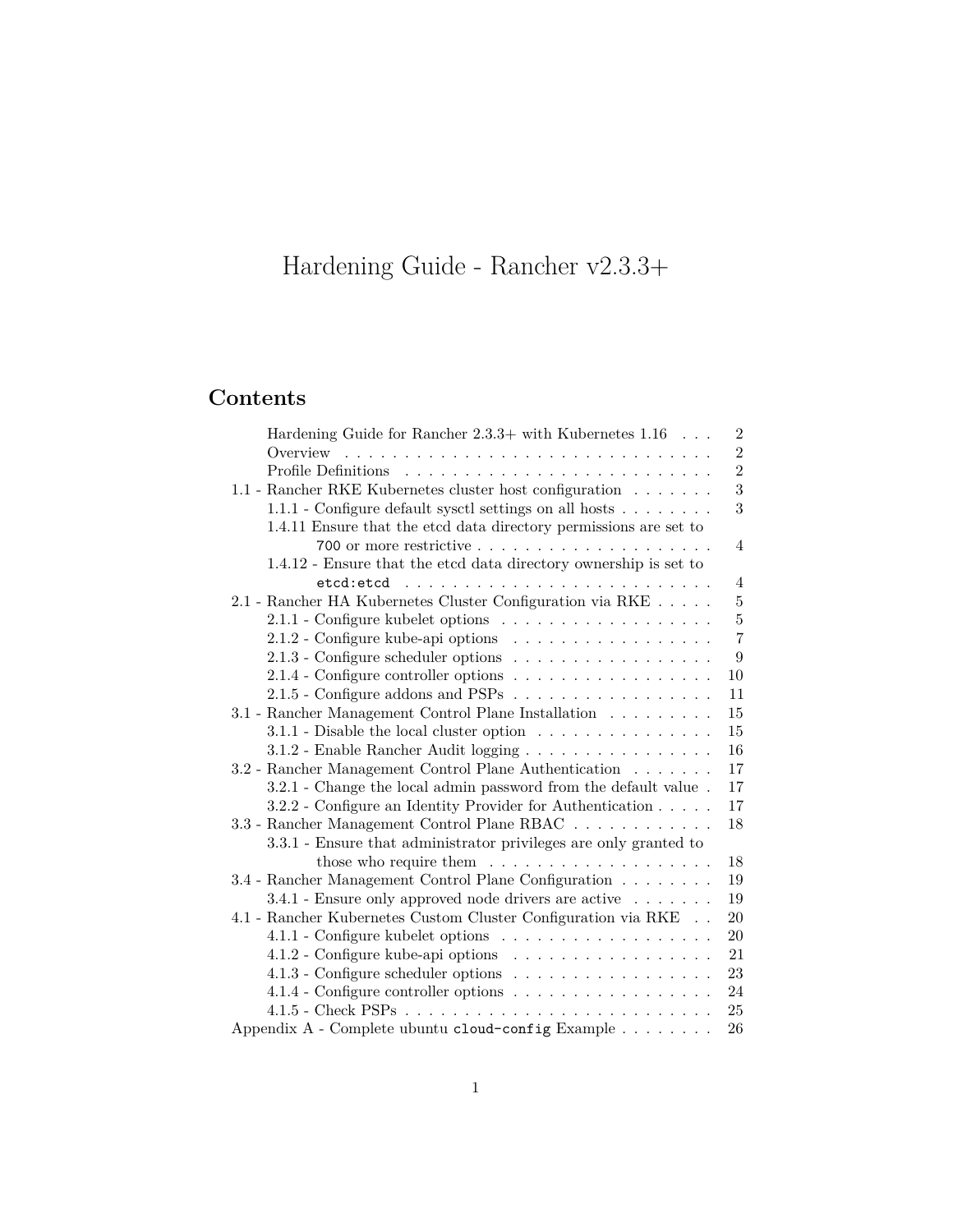| Appendix B - Complete RKE cluster.yml Example 27 |  |
|--------------------------------------------------|--|
| Appendix C - Complete RKE Template Example 36    |  |

### <span id="page-1-0"></span>**Hardening Guide for Rancher 2.3.3+ with Kubernetes 1.16**

[Click here to download a PDF version of this document](https://releases.rancher.com/documents/security/2.3.3/Rancher_Hardening_Guide.pdf)

#### <span id="page-1-1"></span>**Overview**

This document provides prescriptive guidance for hardening a production installation of Rancher v2.3.3+ with Kubernetes v1.14, v1.15 and v1.16. It outlines the configurations and controls required to address Kubernetes benchmark controls from the Center for Information Security (CIS).

For more detail about evaluating a hardened cluster against the official CIS benchmark, refer to the [CIS Benchmark Rancher Self-Assessment Guide - Rancher](#page-0-0) [v2.3.3+.](#page-0-0)

## <span id="page-1-2"></span>**Profile Definitions**

The following profile definitions agree with the CIS benchmarks for Kubernetes.

A profile is a set of configurations that provide a certain amount of hardening. Generally, the more hardened an environment is, the more it affects performance.

## **Level 1**

Items in this profile intend to:

- offer practical advice appropriate for the environment;
- deliver an obvious security benefit; and
- not alter the functionality or utility of the environment beyond an acceptable margin

## **Level 2**

Items in this profile extend the "Level 1" profile and exhibit one or more of the following characteristics:

- are intended for use in environments or use cases where security is paramount
- act as a defense in depth measure
- may negatively impact the utility or performance of the technology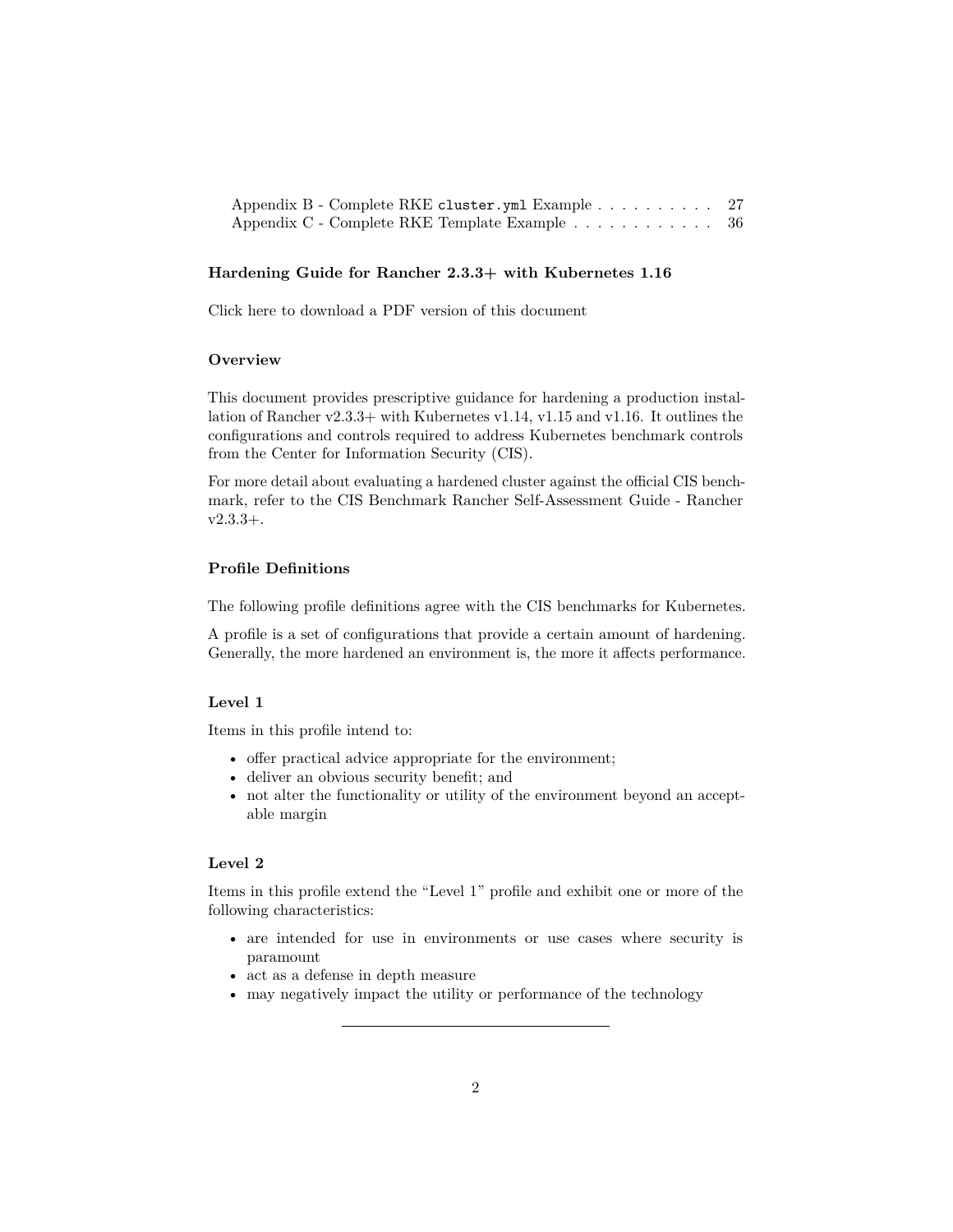## <span id="page-2-0"></span>**1.1 - Rancher RKE Kubernetes cluster host configuration**

(See Appendix A. for full ubuntu cloud-config example)

## <span id="page-2-1"></span>**1.1.1 - Configure default sysctl settings on all hosts**

### **Profile Applicability**

• Level 1

#### **Description**

Configure sysctl settings to match what the kubelet would set if allowed.

#### **Rationale**

We recommend that users launch the kubelet with the --protect-kernel-defaults option. The settings that the kubelet initially attempts to change can be set manually.

This supports the following control:

• 2.1.7 - Ensure that the --protect-kernel-defaults argument is set to true (Scored)

### **Audit**

```
• Verify vm.overcommit_memory = 1
sysctl vm.overcommit_memory
   • Verify vm.panic_on_oom = 0
sysctl vm.panic_on_oom
   • Verify kernel.panic = 10
sysctl kernel.panic
   • Verify kernel.panic_on_oops = 1
sysctl kernel.panic_on_oops
   • Verify kernel.keys.root_maxkeys = 1000000
sysctl kernel.keys.root_maxkeys
   • Verify kernel.keys.root_maxbytes = 25000000
sysctl kernel.keys.root_maxbytes
```
## **Remediation**

• Set the following parameters in /etc/sysctl.d/90-kubelet.conf on all nodes: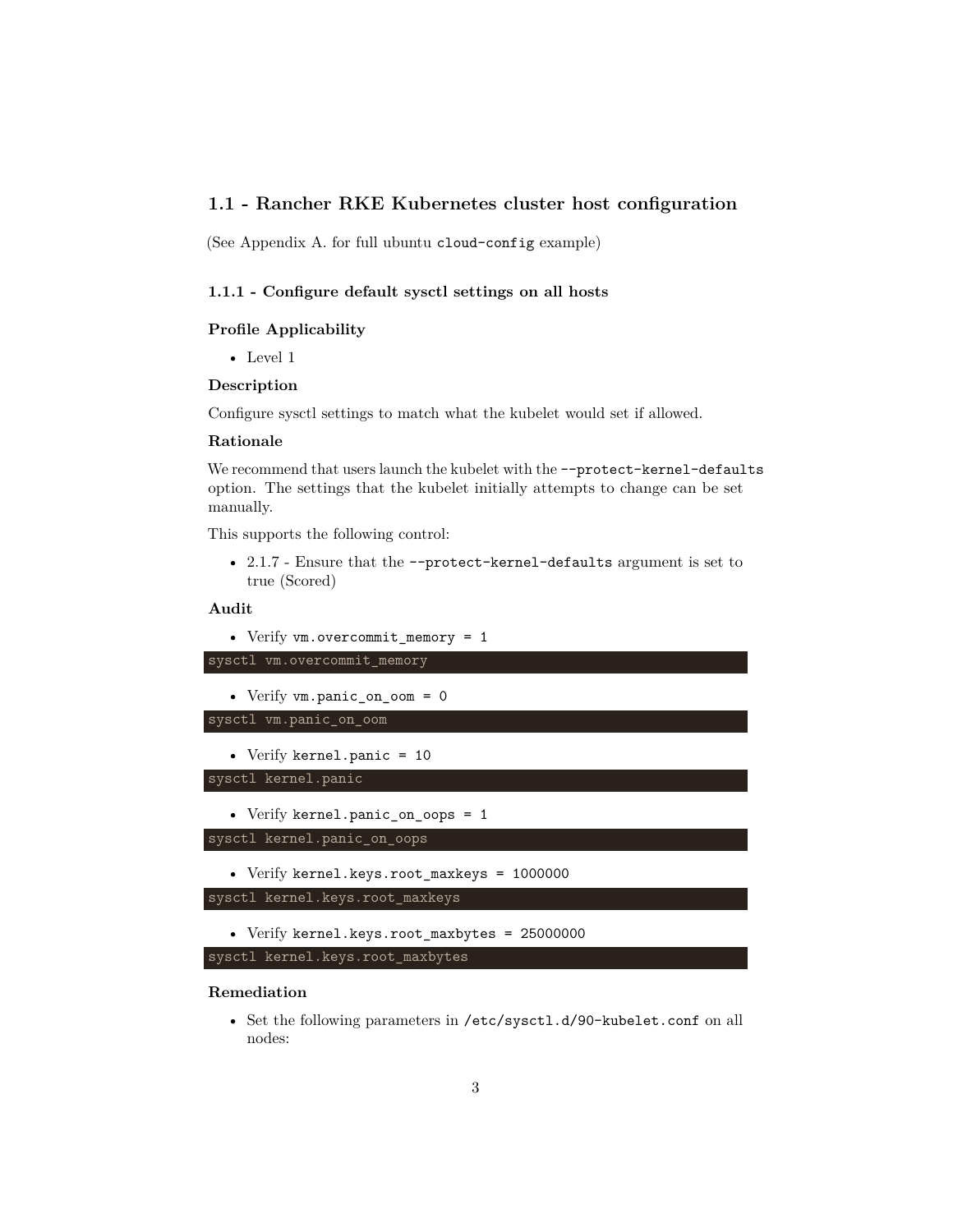```
vm.overcommit_memory=1
vm.panic_on_oom=0
kernel.panic=10
kernel.panic_on_oops=1
kernel.keys.root_maxkeys=1000000
kernel.keys.root_maxbytes=25000000
```
• Run sysctl -p /etc/sysctl.d/90-kubelet.conf to enable the settings.

## <span id="page-3-0"></span>**1.4.11 Ensure that the etcd data directory permissions are set to 700 or more restrictive**

#### **Profile Applicability**

• Level 1

#### **Description**

Ensure that the etcd data directory has permissions of 700 or more restrictive.

#### **Rationale**

etcd is a highly-available key-value store used by Kubernetes deployments for persistent storage of all of its REST API objects. This data directory should be protected from any unauthorized reads or writes. It should not be readable or writable by any group members or the world.

#### **Audit**

On the etcd server node, get the etcd data directory, passed as an argument --data-dir , from the below command:

**ps** -ef **| grep** etcd

Run the below command (based on the etcd data directory found above). For example,

**stat** -c %a /var/lib/etcd

Verify that the permissions are 700 or more restrictive.

#### **Remediation**

Follow the steps as documented in 1.4.12 remediation.

## <span id="page-3-1"></span>**1.4.12 - Ensure that the etcd data directory ownership is set to etcd:etcd**

## **Profile Applicability**

• Level 1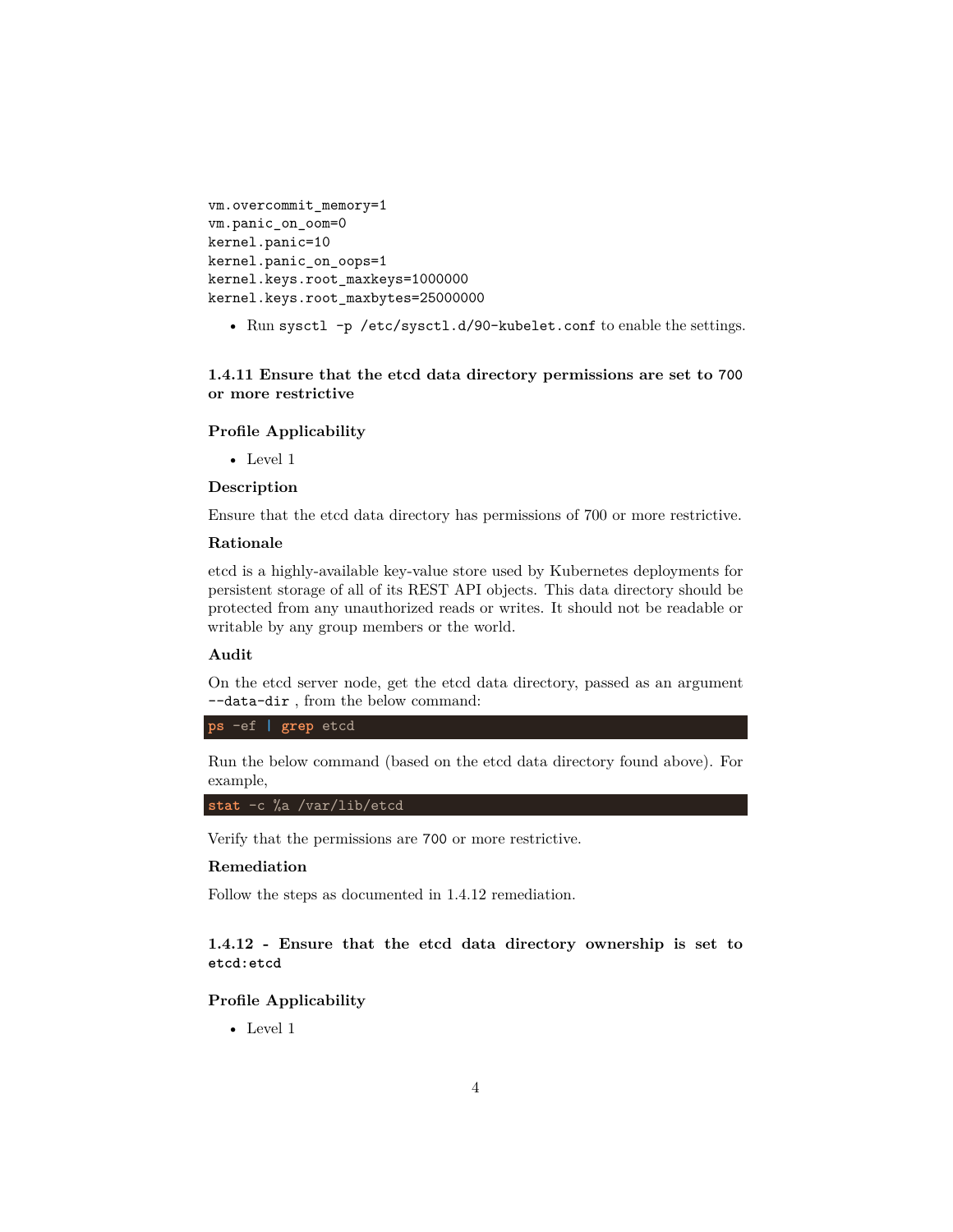## **Description**

Ensure that the etcd data directory ownership is set to etcd:etcd.

#### **Rationale**

etcd is a highly-available key-value store used by Kubernetes deployments for persistent storage of all of its REST API objects. This data directory should be protected from any unauthorized reads or writes. It should be owned by etcd:etcd.

#### **Audit**

On a etcd server node, get the etcd data directory, passed as an argument --data-dir, from the below command:

**ps** -ef **| grep** etcd

Run the below command (based on the etcd data directory found above). For example,

**stat** -c %U:%G /var/lib/etcd

Verify that the ownership is set to etcd:etcd.

#### **Remediation**

• On the etcd server node(s) add the etcd user:

useradd -c "Etcd user" -d /var/lib/etcd etcd

Record the uid/gid:

#### **id** etcd

• Add the following to the RKE cluster.yml etcd section under services:

```
services:
 etcd:
   uid: <etcd user uid recorded previously>
   gid: <etcd user gid recorded previously>
```
## <span id="page-4-0"></span>**2.1 - Rancher HA Kubernetes Cluster Configuration via RKE**

(See Appendix B. for full RKE cluster.yml example)

## <span id="page-4-1"></span>**2.1.1 - Configure kubelet options**

### **Profile Applicability**

• Level 1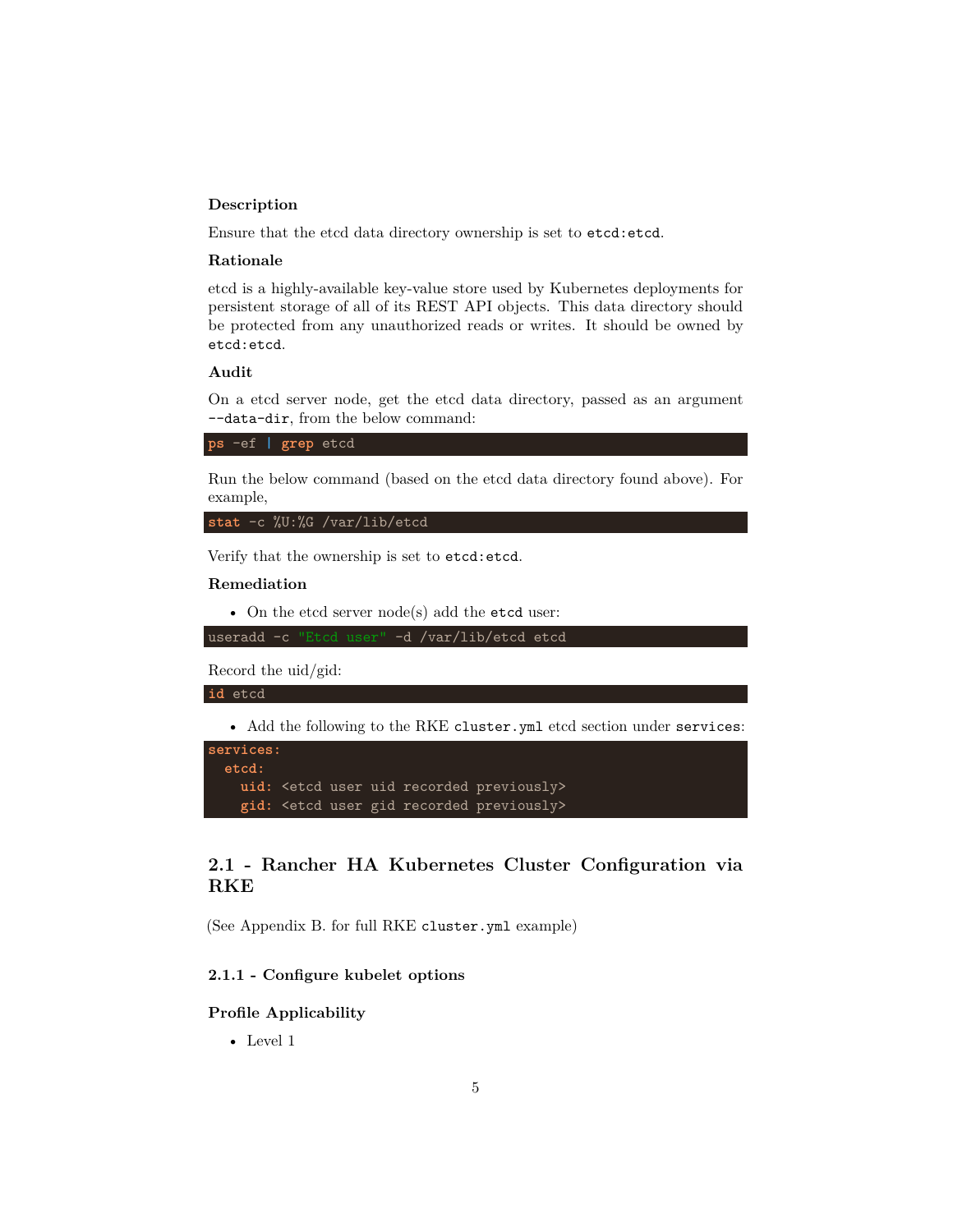#### **Description**

Ensure Kubelet options are configured to match CIS controls.

#### **Rationale**

To pass the following controls in the CIS benchmark, ensure the appropriate flags are passed to the Kubelet.

- 2.1.1 Ensure that the  $-$ -anonymous-auth argument is set to false (Scored)
- 2.1.2 Ensure that the --authorization-mode argument is not set to AlwaysAllow (Scored)
- 2.1.6 Ensure that the --streaming-connection-idle-timeout argument is not set to 0 (Scored)
- 2.1.7 Ensure that the --protect-kernel-defaults argument is set to true (Scored)
- 2.1.8 Ensure that the --make-iptables-util-chains argument is set to true (Scored)
- 2.1.10 Ensure that the  $\sim$ -event-qps argument is set to 0 (Scored)
- 2.1.13 Ensure that the RotateKubeletServerCertificate argument is set to true (Scored)
- 2.1.14 Ensure that the Kubelet only makes use of Strong Cryptographic Ciphers (Not Scored)

#### **Audit**

Inspect the Kubelet containers on all hosts and verify that they are running with the following options:

- --streaming-connection-idle-timeout=<duration greater than  $0>$
- --authorization-mode=Webhook
- --protect-kernel-defaults=true
- --make-iptables-util-chains=true
- --event-qps=0
- --anonymous-auth=false
- --feature-gates="RotateKubeletServerCertificate=true"
- --tls-cipher-suites="TLS\_ECDHE\_ECDSA\_WITH\_AES\_128\_GCM\_SHA256,TLS\_ECDHE\_RSA\_WITH\_AES\_128

#### **Remediation**

• Add the following to the RKE cluster.yml kubelet section under services:

```
services:
 kubelet:
   generate_serving_certificate: true
   extra_args:
     feature-gates: "RotateKubeletServerCertificate=true"
     protect-kernel-defaults: "true"
     tls-cipher-suites: "TLS_ECDHE_ECDSA_WITH_AES_128_GCM_SHA256, TLS_ECDHE_RSA_WITH_AES_128
```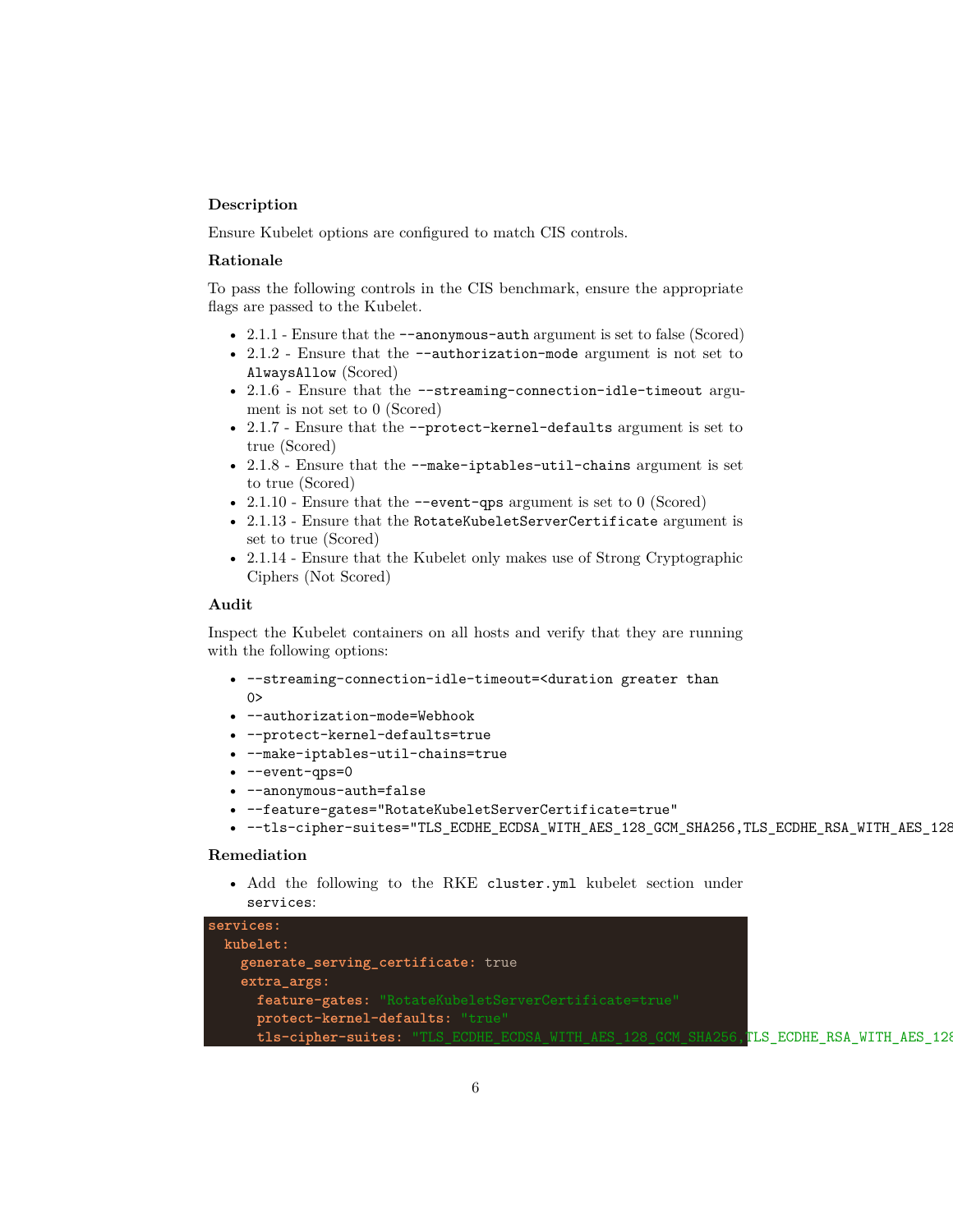Where <duration> is in a form like 1800s.

• Reconfigure the cluster:

rke up --config cluster.yml

## <span id="page-6-0"></span>**2.1.2 - Configure kube-api options**

## **Profile Applicability**

• Level 1

#### **Description**

Ensure the RKE configuration is set to deploy the kube-api service with the options required for controls.

#### **NOTE:**

Enabling the AlwaysPullImages admission control plugin can cause degraded performance due to overhead of always pulling images. Enabling the DenyEscalatingExec admission control plugin will prevent the 'Launch kubectl' functionality in the UI from working.

#### **Rationale**

To pass the following controls for the kube-api server ensure RKE configuration passes the appropriate options.

- 1.1.1 Ensure that the  $-$ -anonymous-auth argument is set to false (Scored)
- 1.1.8 Ensure that the  $\text{-profiling argument}$  is set to false (Scored)
- 1.1.11 Ensure that the admission control plugin AlwaysPullImages is set (Scored)
- 1.1.12 Ensure that the admission control plugin DenyEscalatingExec is set (Scored)
- 1.1.14 Ensure that the admission control plugin NamespaceLifecycle is set (Scored)
- 1.1.15 Ensure that the --audit-log-path argument is set as appropriate (Scored)
- 1.1.16 Ensure that the --audit-log-maxage argument is set as appropriate (Scored)
- 1.1.17 Ensure that the  $-\alpha$  -audit-log-maxbackup argument is set as appropriate (Scored)
- 1.1.18 Ensure that the --audit-log-maxsize argument is set as appropriate (Scored)
- 1.1.23 Ensure that the --service-account-lookup argument is set to true (Scored)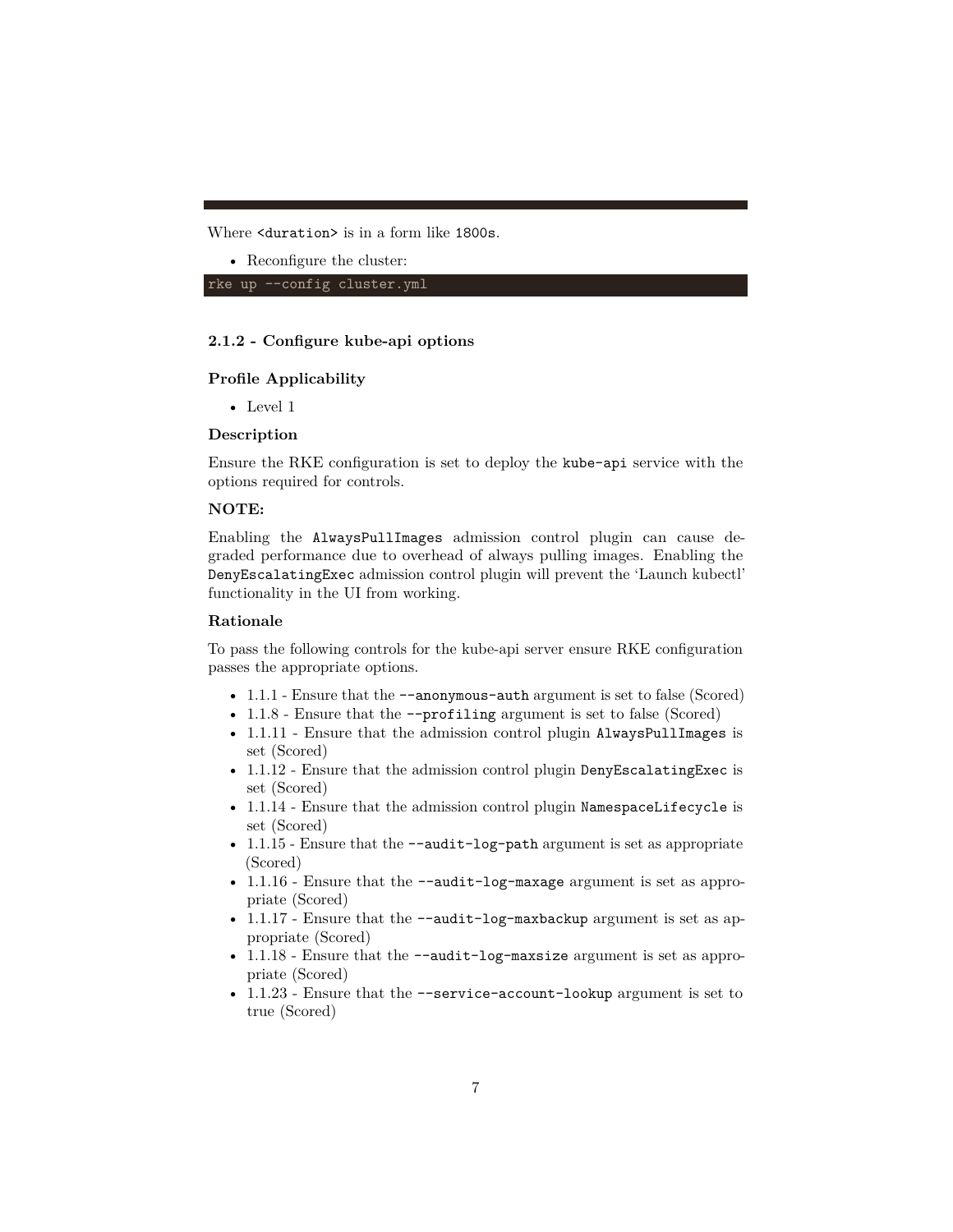- 1.1.24 Ensure that the admission control plugin PodSecurityPolicy is set (Scored)
- 1.1.30 Ensure that the API Server only makes use of Strong Cryptographic Ciphers (Not Scored)
- 1.1.34 Ensure that the --encryption-provider-config argument is set as appropriate (Scored)
- 1.1.35 Ensure that the encryption provider is set to aeschc (Scored)
- 1.1.36 Ensure that the admission control plugin EventRateLimit is set (Scored)
- 1.1.37 Ensure that the AdvancedAuditing argument is not set to false (Scored)

#### **Audit**

• On nodes with the controlplane role inspect the kube-apiserver containers:

bash docker inspect kube-apiserver

• Look for the following options in the command section of the output:

--anonymous-auth=false

```
--profiling=false
--service-account-lookup=true
--enable-admission-plugins=ServiceAccount, NamespaceLifecycle, LimitRanger, PersistentVolumeLal
--encryption-provider-config=/etc/kubernetes/ssl/encryption.yaml
--admission-control-config-file=/etc/kubernetes/admission.yaml
--audit-log-path=/var/log/kube-audit/audit-log.json
--audit-log-maxage=30
--audit-log-maxbackup=10
--audit-log-maxsize=100
--audit-log-format=json
--audit-policy-file=/etc/kubernetes/audit-policy.yaml
--tls-cipher-suites=TLS_ECDHE_ECDSA_WITH_AES_128_GCM_SHA256,TLS_ECDHE_RSA_WITH_AES_128_GCM_9
```
• In the volume section of the output ensure the bind mount is present:

/var/log/kube-audit:/var/log/kube-audit

#### **Remediation**

• In the RKE cluster.yml add the following directives to the kube-api section under services:

```
services:
 kube_api:
   always_pull_images: true
   pod_security_policy: true
   service_node_port_range: 30000-32767
   event_rate_limit:
     enabled: true
```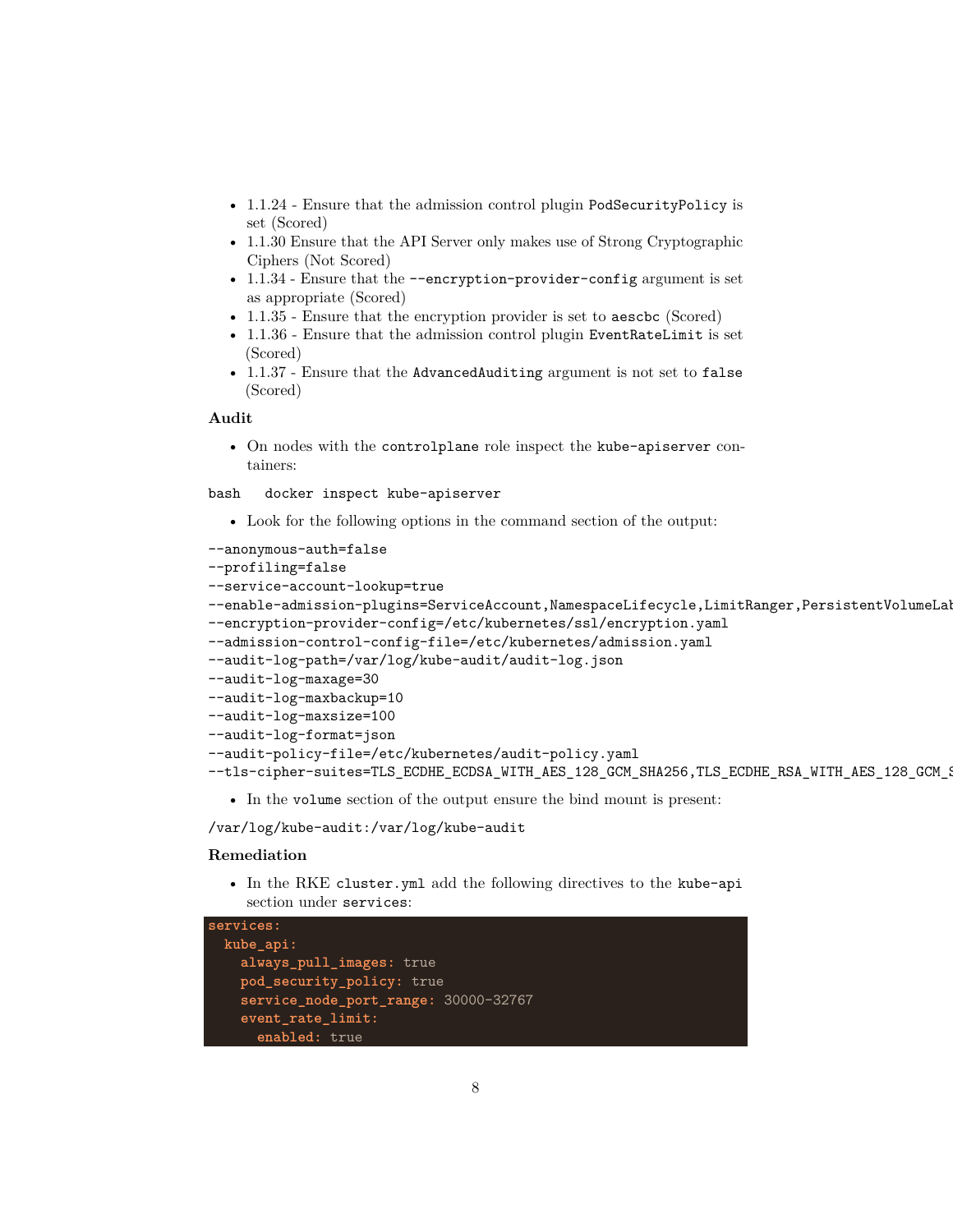| $audit\_log:$                                                                             |  |
|-------------------------------------------------------------------------------------------|--|
| enabled: true                                                                             |  |
| secrets_encryption_config:                                                                |  |
| enabled: true                                                                             |  |
| extra_args:                                                                               |  |
| anonymous-auth: "false"                                                                   |  |
| enable-admission-plugins: "ServiceAccount, NamespaceLifecycle, LimitRanger, PersistentVol |  |
| profiling: "false"                                                                        |  |
| service-account-lookup: "true"                                                            |  |
| tls-cipher-suites: "TLS_ECDHE_ECDSA_WITH_AES_128_GCM_SHA256,TLS_ECDHE_RSA_WITH_AES_128    |  |
| $extra\_binds$ :                                                                          |  |
| $\blacksquare$ = $\blacksquare$ /ont/kubernetes:/ont/kubernetes $\blacksquare$            |  |

#### For k8s 1.14 enable-admission-plugins should be



rke up --config cluster.yml

## **NOTE:**

Files that are placed in /opt/kubernetes need to be mounted in using the extra\_binds functionality in RKE.

#### <span id="page-8-0"></span>**2.1.3 - Configure scheduler options**

## **Profile Applicability**

• Level 1

#### **Description**

Set the appropriate options for the Kubernetes scheduling service.

**NOTE:** Setting --address to 127.0.0.1 will prevent Rancher cluster monitoring from scraping this endpoint.

#### **Rationale**

To address the following controls on the CIS benchmark, the command line options should be set on the Kubernetes scheduler.

- 1.2.1 Ensure that the --profiling argument is set to false (Scored)
- 1.2.2 Ensure that the --address argument is set to 127.0.0.1 (Scored)

#### **Audit**

• On nodes with the controlplane role: inspect the kube-scheduler containers: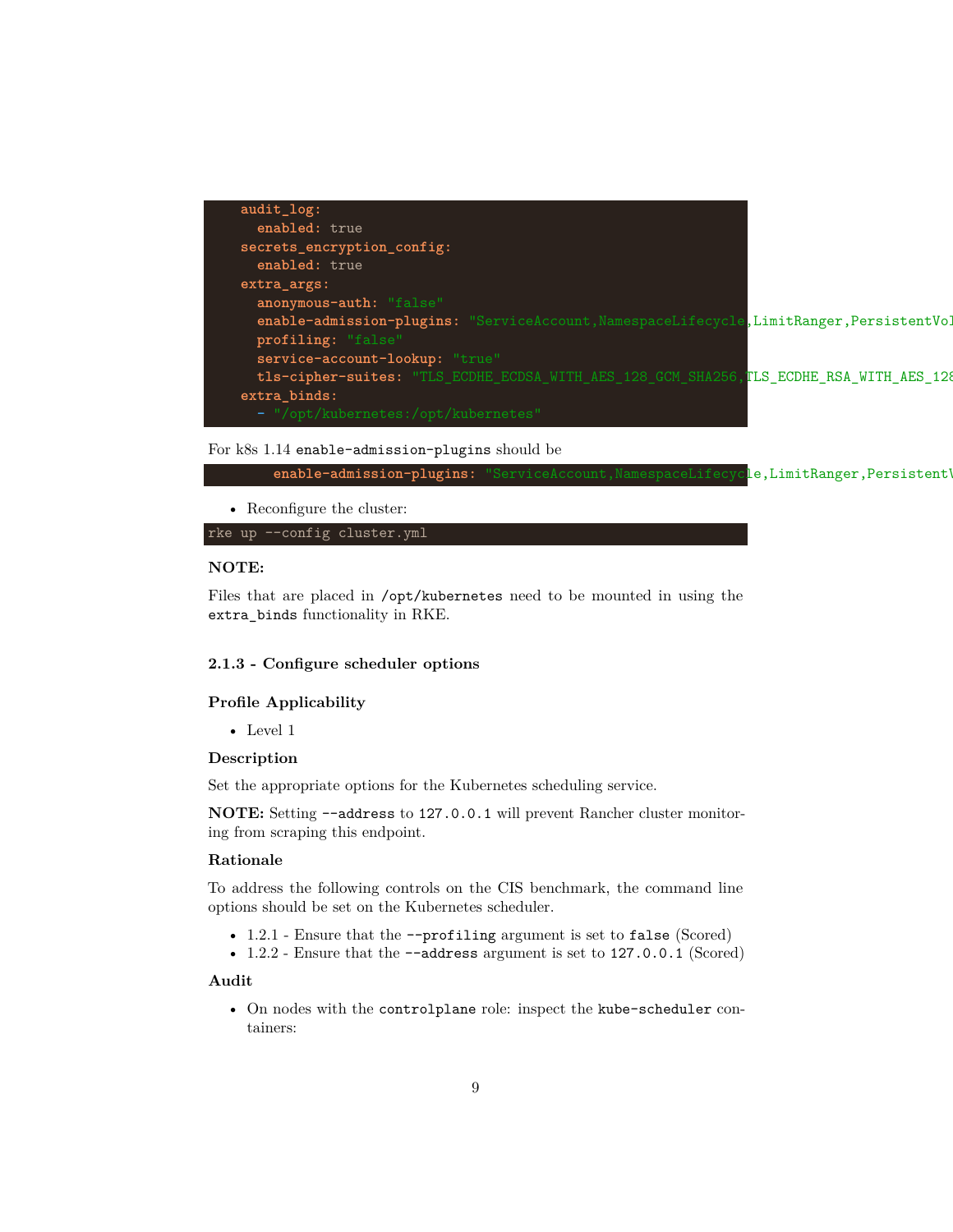#### docker inspect kube-scheduler

• Verify the following options are set in the command section.

--profiling=false --address=127.0.0.1

#### **Remediation**

• In the RKE cluster.yml file ensure the following options are set:

| services:                  |  |
|----------------------------|--|
| scheduler:                 |  |
| extra_args:                |  |
| profiling: "false"         |  |
| address: "127.0.0.1"       |  |
| • Reconfigure the cluster: |  |

rke up --config cluster.yml

#### <span id="page-9-0"></span>**2.1.4 - Configure controller options**

#### **Profile Applicability**

• Level 1

#### **Description**

Set the appropriate arguments on the Kubernetes controller manager.

5\*NOTE:\*\* Setting --address to 127.0.0.1 will prevent Rancher cluster monitoring from scraping this endpoint.

#### **Rationale**

To address the following controls the options need to be passed to the Kubernetes controller manager.

- 1.3.1 Ensure that the --terminated-pod-gc-threshold argument is set as appropriate (Scored)
- 1.3.2 Ensure that the --profiling argument is set to false (Scored)
- 1.3.6 Ensure that the RotateKubeletServerCertificate argument is set to true (Scored)
- 1.3.7 Ensure that the --address argument is set to 127.0.0.1 (Scored)

## **Audit**

• On nodes with the controlplane role inspect the kube-controller-manager container: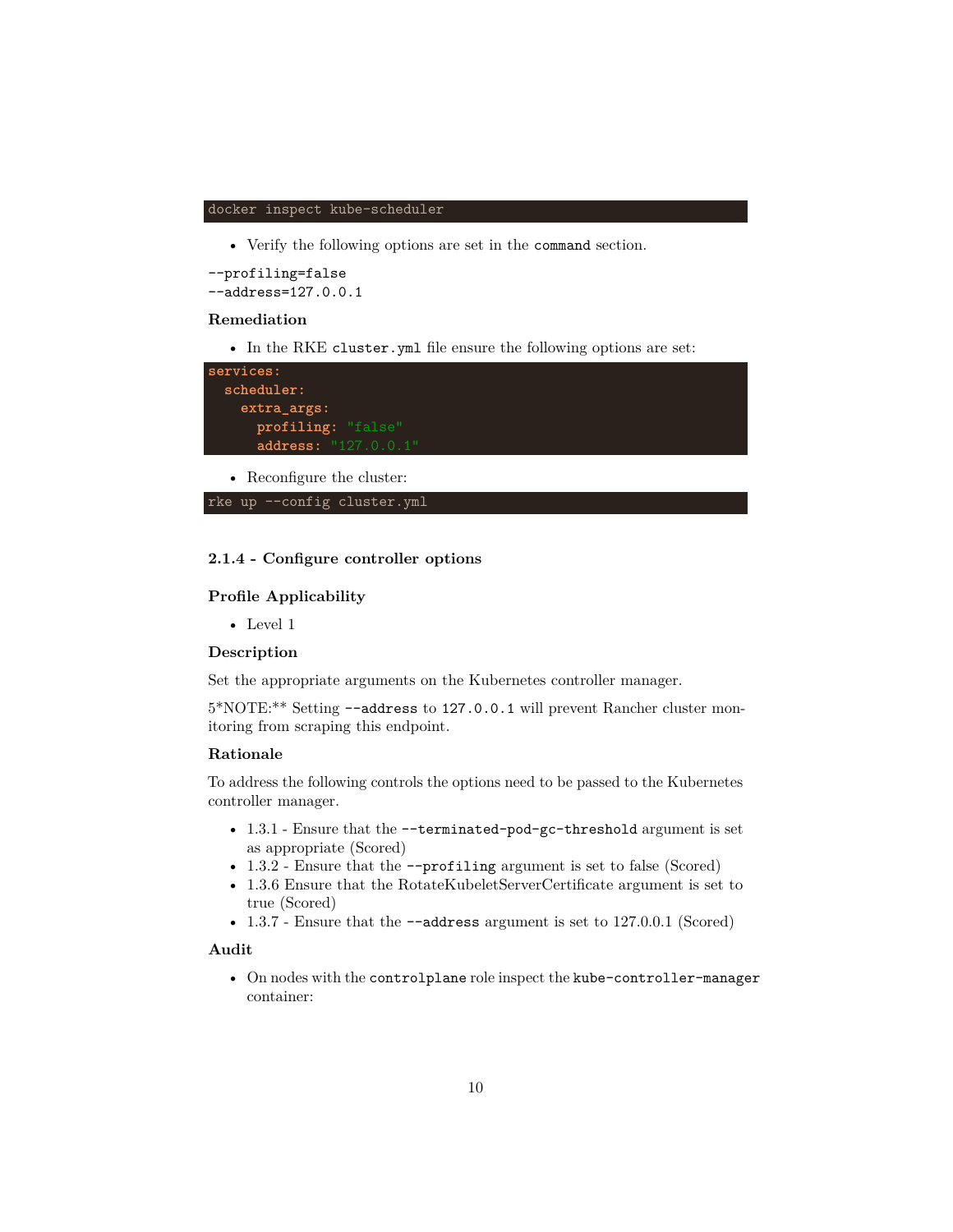#### docker inspect kube-controller-manager

• Verify the following options are set in the command section:

```
--terminated-pod-gc-threshold=1000
--profiling=false
--address=127.0.0.1
--feature-gates="RotateKubeletServerCertificate=true"
```
#### **Remediation**

• In the RKE cluster.yml file ensure the following options are set:



• Reconfigure the cluster:

```
rke up --config cluster.yml
```
#### <span id="page-10-0"></span>**2.1.5 - Configure addons and PSPs**

#### **Profile Applicability**

• Level 1

#### **Description**

Configure a restrictive pod security policy (PSP) as the default and create role bindings for system level services to use the less restrictive default PSP.

#### **Rationale**

To address the following controls, a restrictive default PSP needs to be applied as the default. Role bindings need to be in place to allow system services to still function.

- 1.7.1 Do not admit privileged containers (Not Scored)
- 1.7.2 Do not admit containers wishing to share the host process ID namespace (Not Scored)
- 1.7.3 Do not admit containers wishing to share the host IPC namespace (Not Scored)
- 1.7.4 Do not admit containers wishing to share the host network namespace (Not Scored)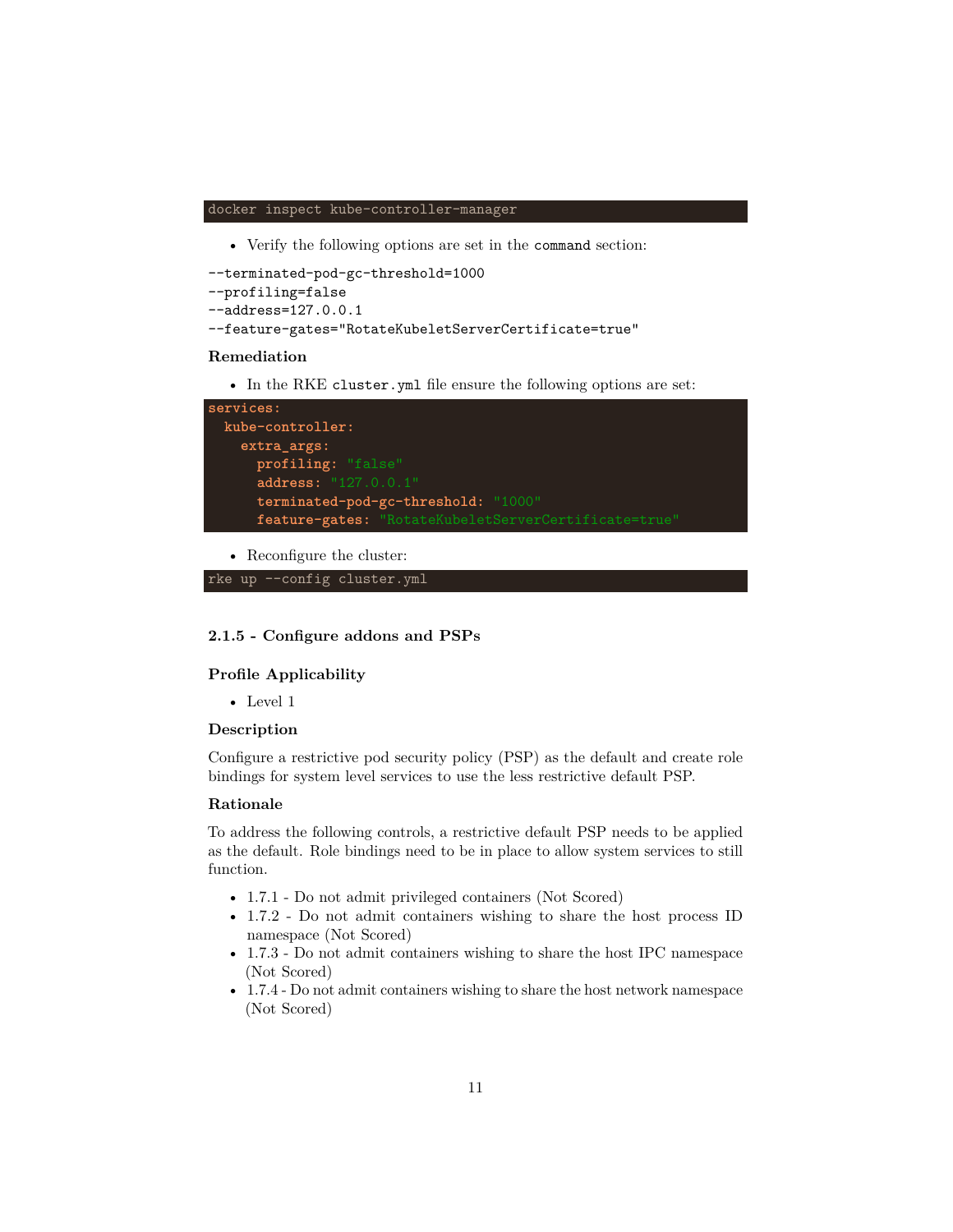- 1.7.5 Do not admit containers with allowPrivilegeEscalation (Not Scored)
- 1.7.6 Do not admit root containers (Not Scored)
- 1.7.7 Do not admit containers with dangerous capabilities (Not Scored)

#### **Audit**

• Verify that the cattle-system namespace exists:

kubectl get ns **|grep** cattle

• Verify that the roles exist:

```
kubectl get role default-psp-role -n ingress-nginx
kubectl get role default-psp-role -n cattle-system
kubectl get clusterrole restricted-clusterrole
```
• Verify the bindings are set correctly:

```
kubectl get rolebinding -n ingress-nginx default-psp-rolebinding
kubectl get rolebinding -n cattle-system default-psp-rolebinding
kubectl get clusterrolebinding restricted-clusterrolebinding
```
• Verify the restricted PSP is present.

```
kubectl get psp restricted-psp
```
#### **Remediation**

• In the RKE cluster.yml file ensure the following options are set:

```
addons: |
 apiVersion: rbac.authorization.k8s.io/v1
 kind: Role
 metadata:
   name: default-psp-role
   namespace: ingress-nginx
 rules:
  - apiGroups:
   - extensions
   resourceNames:
   - default-psp
   resources:
   - podsecuritypolicies
   verbs:
   - use
 apiVersion: rbac.authorization.k8s.io/v1
 kind: RoleBinding
 metadata:
   name: default-psp-rolebinding
```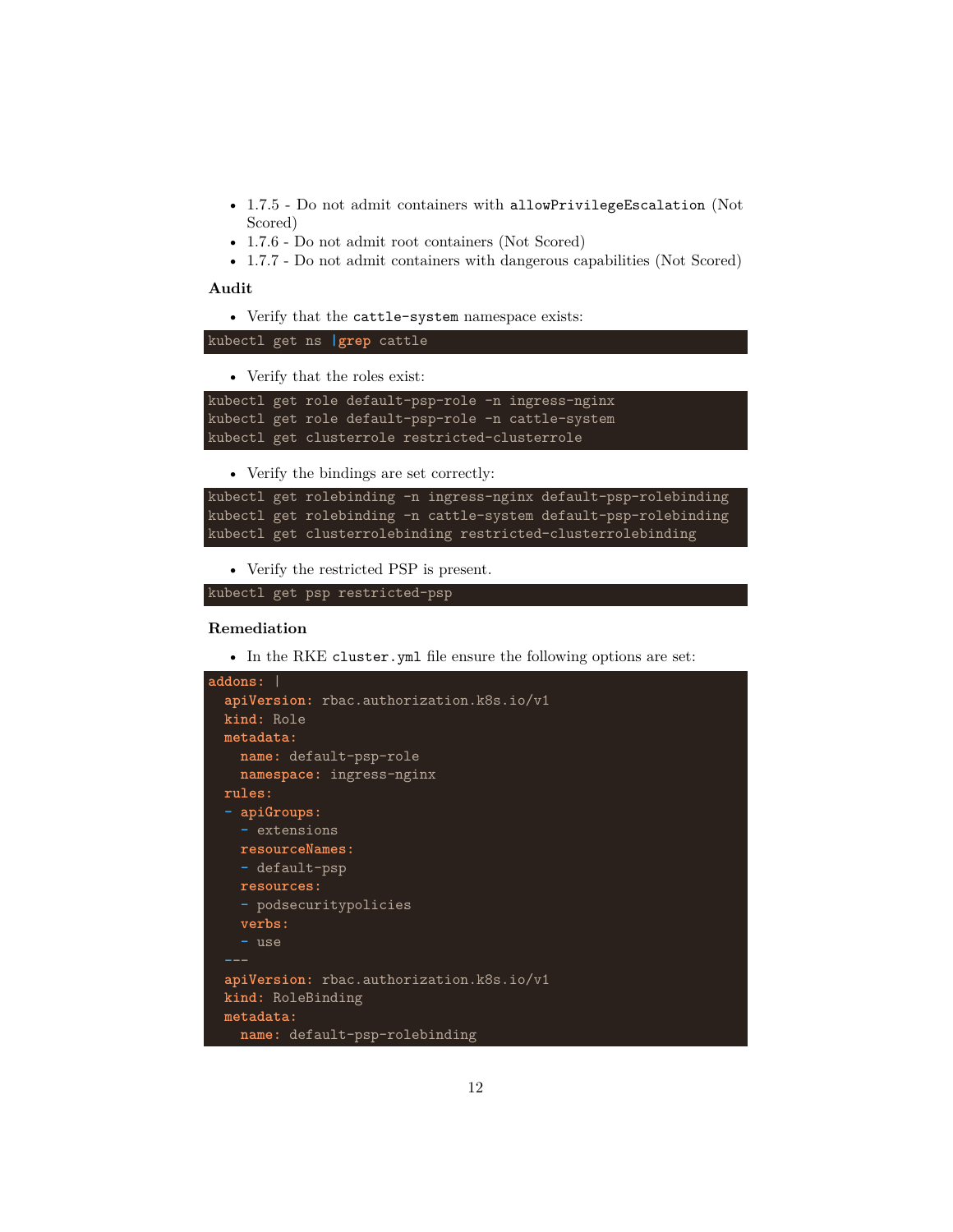```
namespace: ingress-nginx
roleRef:
  apiGroup: rbac.authorization.k8s.io
 kind: Role
  name: default-psp-role
subjects:
- apiGroup: rbac.authorization.k8s.io
 kind: Group
 name: system:serviceaccounts
- apiGroup: rbac.authorization.k8s.io
 kind: Group
 name: system:authenticated
---
apiVersion: v1
kind: Namespace
metadata:
 name: cattle-system
apiVersion: rbac.authorization.k8s.io/v1
kind: Role
metadata:
  name: default-psp-role
 namespace: cattle-system
rules:
- apiGroups:
 - extensions
 resourceNames:
  - default-psp
 resources:
  - podsecuritypolicies
 verbs:
  - use
---
apiVersion: rbac.authorization.k8s.io/v1
kind: RoleBinding
metadata:
 name: default-psp-rolebinding
 namespace: cattle-system
roleRef:
  apiGroup: rbac.authorization.k8s.io
 kind: Role
 name: default-psp-role
subjects:
- apiGroup: rbac.authorization.k8s.io
  kind: Group
```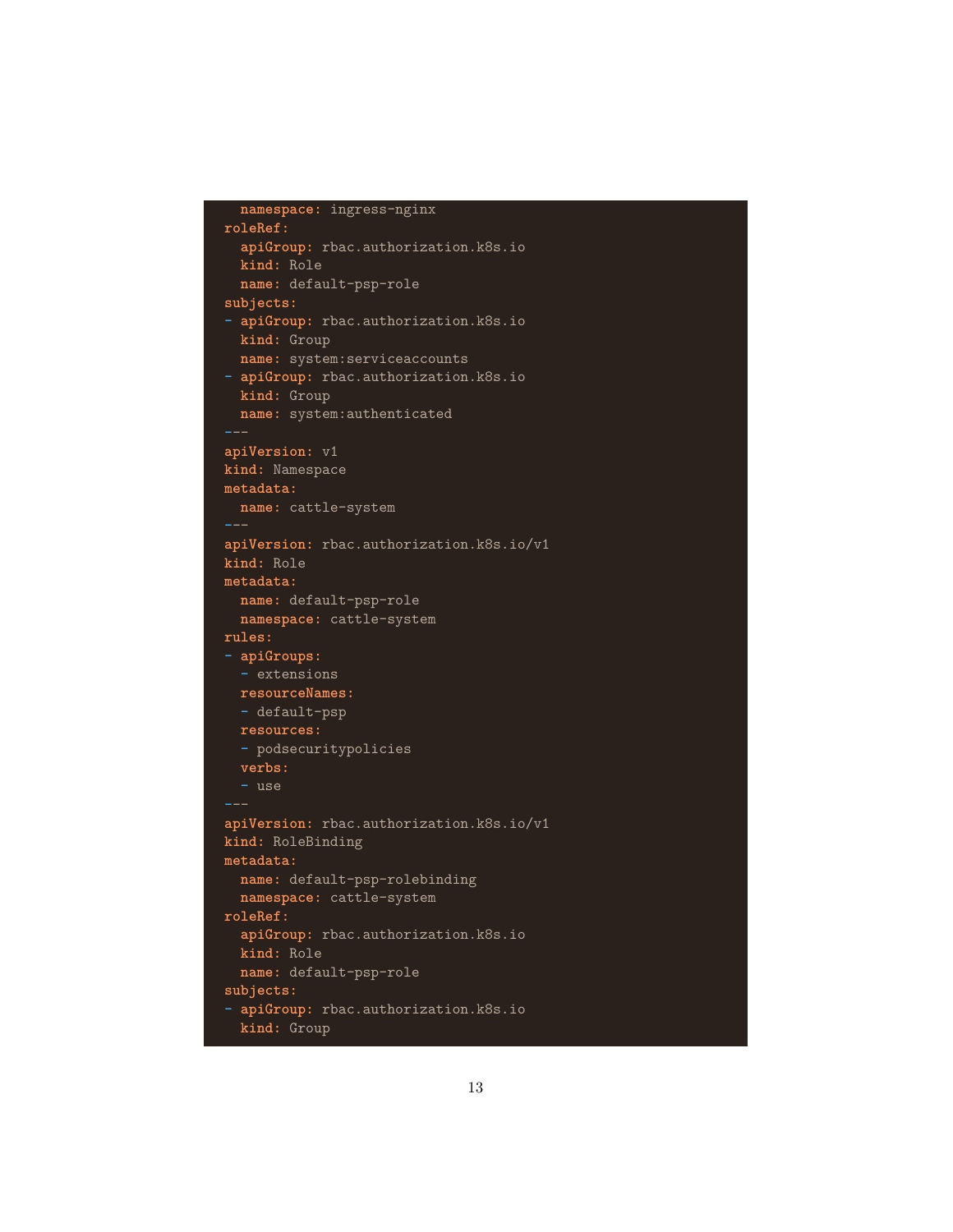```
name: system:serviceaccounts
- apiGroup: rbac.authorization.k8s.io
 kind: Group
 name: system:authenticated
apiVersion: extensions/v1beta1
kind: PodSecurityPolicy
metadata:
  name: restricted-psp
spec:
  requiredDropCapabilities:
  - NET_RAW
  privileged: false
  allowPrivilegeEscalation: false
  defaultAllowPrivilegeEscalation: false
  fsGroup:
    rule: RunAsAny
  runAsUser:
   rule: MustRunAsNonRoot
  seLinux:
   rule: RunAsAny
  supplementalGroups:
   rule: RunAsAny
 volumes:
  - emptyDir
  - secret
 - persistentVolumeClaim
  - downwardAPI
  - configMap
 - projected
---
apiVersion: rbac.authorization.k8s.io/v1
kind: ClusterRole
metadata:
 name: restricted-clusterrole
rules:
- apiGroups:
 - extensions
 resourceNames:
  - restricted-psp
 resources:
 - podsecuritypolicies
 verbs:
  - use
```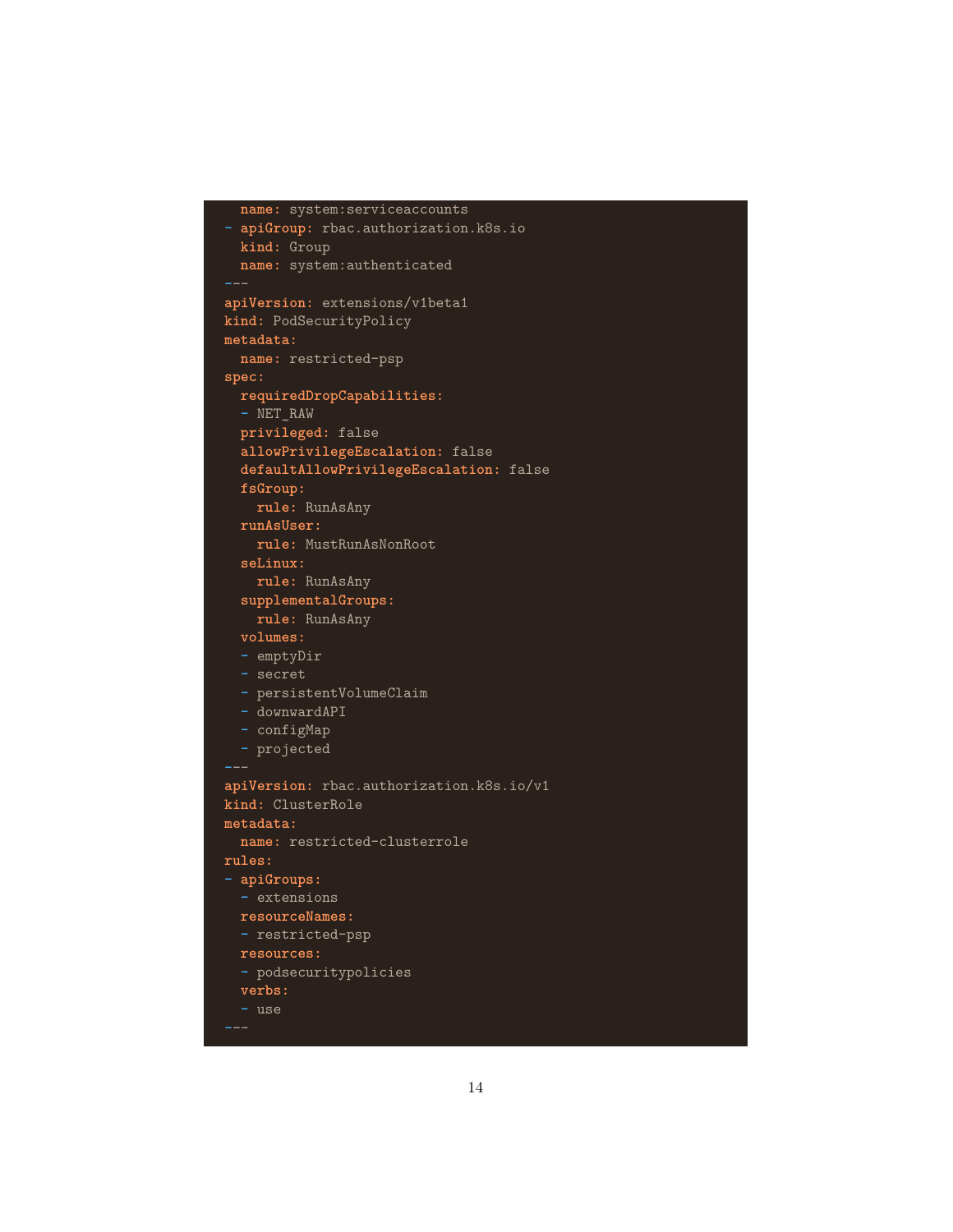

• Reconfigure the cluster:

rke up --config cluster.yml

## <span id="page-14-0"></span>**3.1 - Rancher Management Control Plane Installation**

#### <span id="page-14-1"></span>**3.1.1 - Disable the local cluster option**

### **Profile Applicability**

• Level 2

#### **Description**

When deploying Rancher, disable the local cluster option on the Rancher Server.

**NOTE:** This requires Rancher v2.1.2 or above.

#### **Rationale**

Having access to the local cluster from the Rancher UI is convenient for troubleshooting and debugging; however, if the local cluster is enabled in the Rancher UI, a user has access to all elements of the system, including the Rancher management server itself. Disabling the local cluster is a defense in depth measure and removes the possible attack vector from the Rancher UI and API.

## **Audit**

• Verify the Rancher deployment has the --add-local=false option set.

kubectl get deployment rancher -n cattle-system -o yaml **|grep** 'add-local'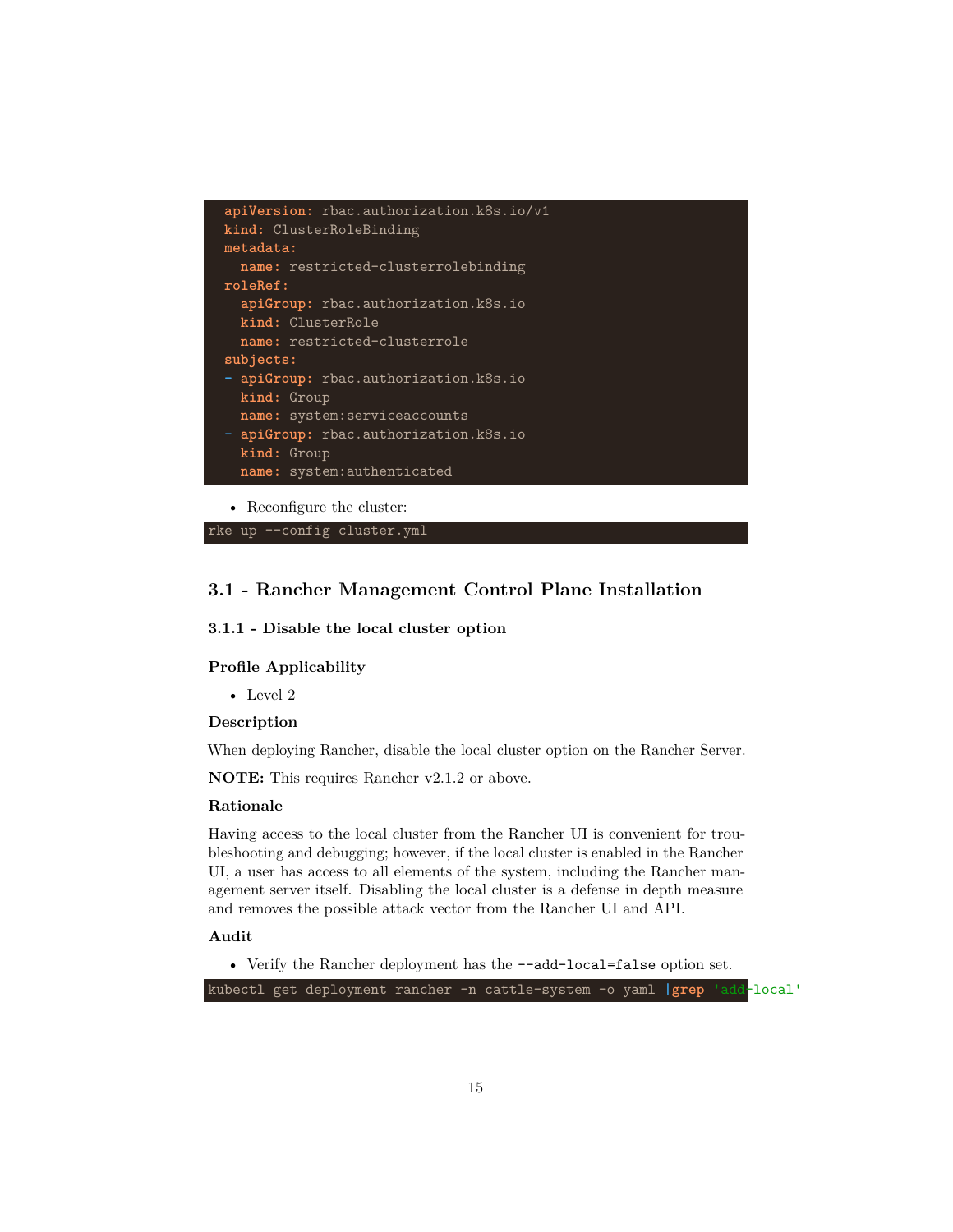• In the Rancher UI go to *Clusters* in the *Global* view and verify that no local cluster is present.

## **Remediation**

• While upgrading or installing Rancher 2.3.3 or above, provide the following flag:

```
--set addLocal="false"
```
## <span id="page-15-0"></span>**3.1.2 - Enable Rancher Audit logging**

## **Profile Applicability**

• Level 1

#### **Description**

Enable Rancher's built-in audit logging capability.

#### **Rationale**

Tracking down what actions were performed by users in Rancher can provide insight during post mortems, and if monitored proactively can be used to quickly detect malicious actions.

## **Audit**

• Verify that the audit log parameters were passed into the Rancher deployment.

kubectl get deployment rancher -n cattle-system -o yaml | grep auditLog

- Verify that the log is going to the appropriate destination, as set by auditLog.destination
- sidecar:
	- 1. List pods:

#### kubectl get pods -n cattle-system

2. Tail logs:

kubectl logs <pod> -n cattle-system -c rancher-audit-log

• hostPath

1. On the worker nodes running the Rancher pods, verify that the log files are being written to the destination indicated in auditlog.hostPath.

## **Remediation**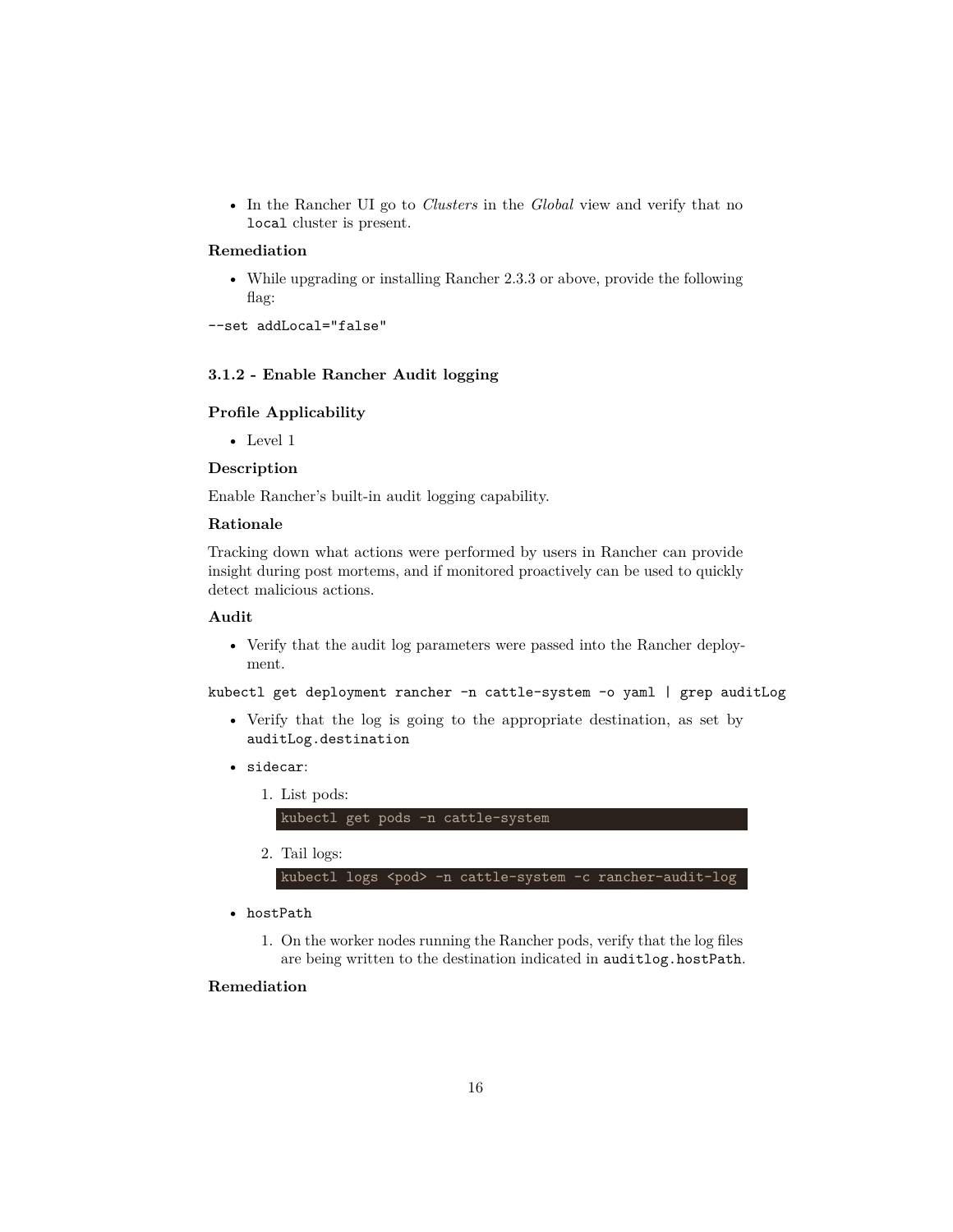Upgrade the Rancher server installation using Helm, and configure the audit log settings. The instructions for doing so can be found in the reference section below.

#### **Reference**

• [https://rancher.com/docs/rancher/v2.x/en/installation/ha/helm](https://rancher.com/docs/rancher/v2.x/en/installation/ha/helm-rancher/chart-options/#advanced-options)[rancher/chart-options/#advanced-options](https://rancher.com/docs/rancher/v2.x/en/installation/ha/helm-rancher/chart-options/#advanced-options)

## <span id="page-16-0"></span>**3.2 - Rancher Management Control Plane Authentication**

## <span id="page-16-1"></span>**3.2.1 - Change the local admin password from the default value**

#### **Profile Applicability**

• Level 1

#### **Description**

The local admin password should be changed from the default.

#### **Rationale**

The default admin password is common across all Rancher installations and should be changed immediately upon startup.

#### **Audit**

Attempt to login into the UI with the following credentials: - Username: admin - Password: admin

The login attempt must not succeed.

#### **Remediation**

Change the password from admin to a password that meets the recommended password standards for your organization.

#### <span id="page-16-2"></span>**3.2.2 - Configure an Identity Provider for Authentication**

#### **Profile Applicability**

• Level 1

#### **Description**

When running Rancher in a production environment, configure an identity provider for authentication.

## **Rationale**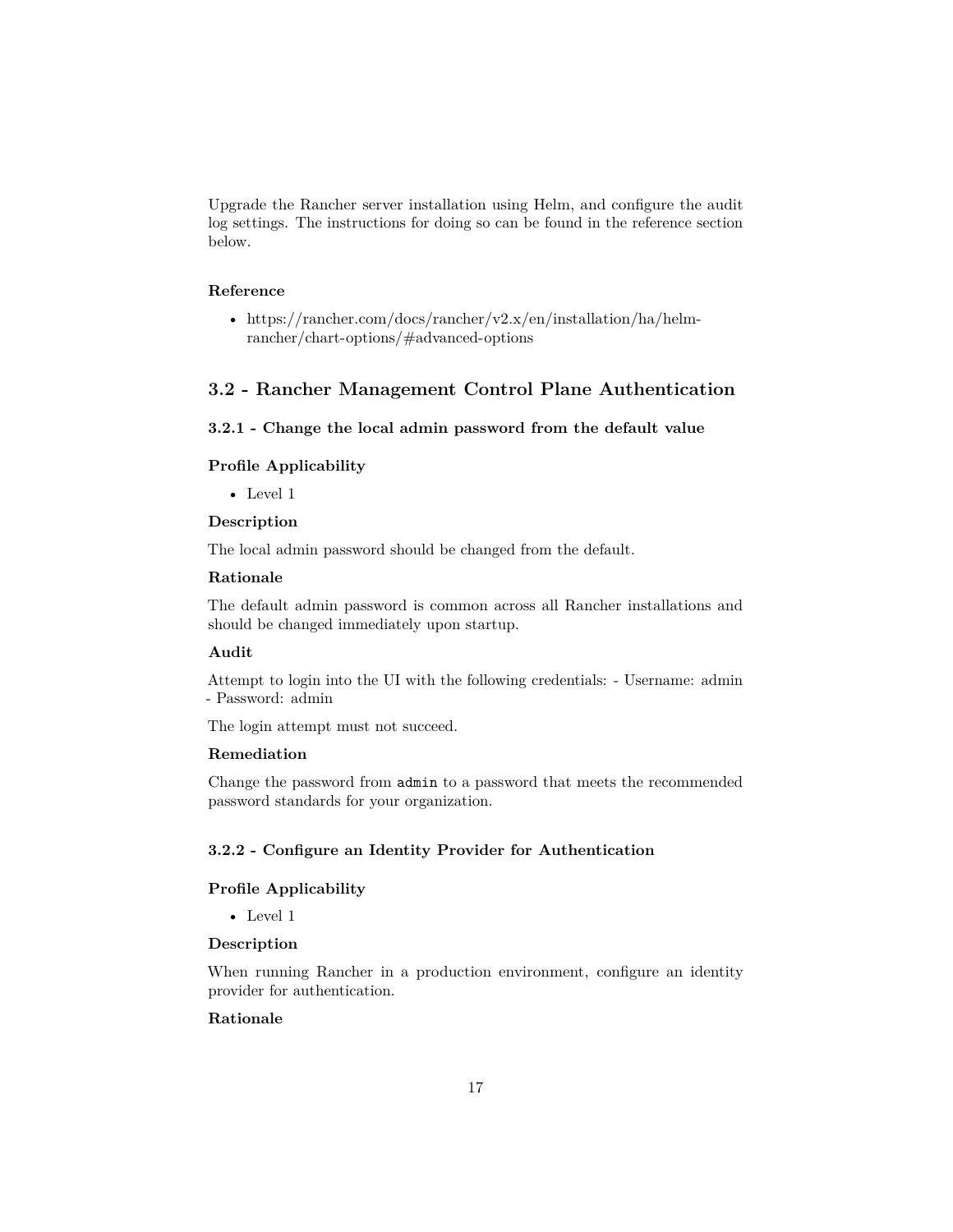Rancher supports several authentication backends that are common in enterprises. It is recommended to tie Rancher into an external authentication system to simplify user and group access in the Rancher cluster. Doing so assures that access control follows the organization's change management process for user accounts.

## **Audit**

- In the Rancher UI, select *Global*
- Select *Security*
- Select *Authentication*
- Ensure the authentication provider for your environment is active and configured correctly

## **Remediation**

Configure the appropriate authentication provider for your Rancher installation according to the documentation found at the link in the reference section below.

#### **Reference**

• <https://rancher.com/docs/rancher/v2.x/en/admin-settings/authentication/>

## <span id="page-17-0"></span>**3.3 - Rancher Management Control Plane RBAC**

## <span id="page-17-1"></span>**3.3.1 - Ensure that administrator privileges are only granted to those who require them**

#### **Profile Applicability**

• Level 1

#### **Description**

Restrict administrator access to only those responsible for managing and operating the Rancher server.

#### **Rationale**

The admin privilege level gives the user the highest level of access to the Rancher server and all attached clusters. This privilege should only be granted to a few people who are responsible for the availability and support of Rancher and the clusters that it manages.

#### **Audit**

The following script uses the Rancher API to show users with administrator privileges: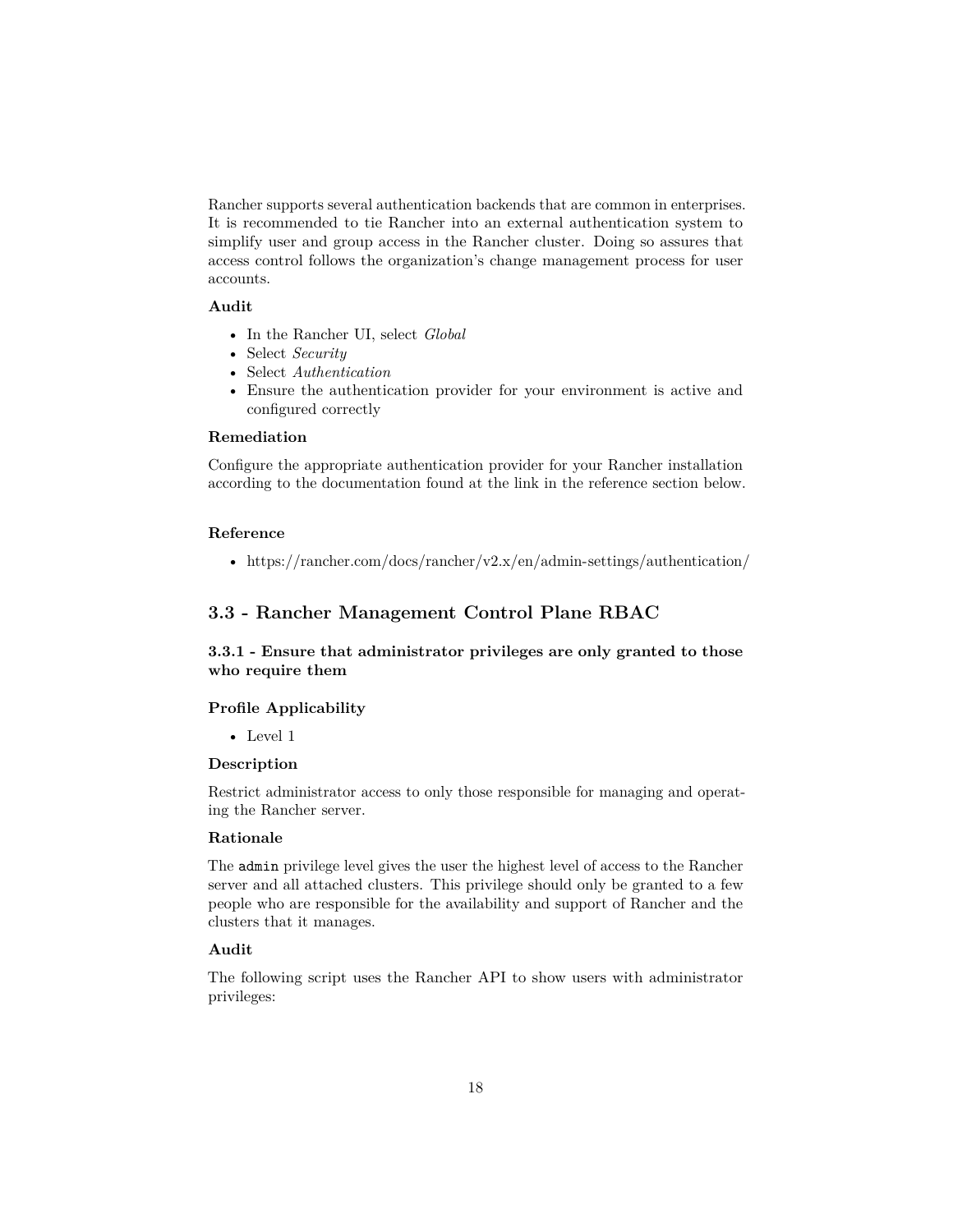

The admin role should only be assigned to users that require administrative privileges. Any role that is not admin or user should be audited in the RBAC section of the UI to ensure that the privileges adhere to policies for global access.

The Rancher server permits customization of the default global permissions. We recommend that auditors also review the policies of any custom global roles.

#### **Remediation**

Remove the admin role from any user that does not require administrative privileges.

## <span id="page-18-0"></span>**3.4 - Rancher Management Control Plane Configuration**

#### <span id="page-18-1"></span>**3.4.1 - Ensure only approved node drivers are active**

#### **Profile Applicability**

• Level 1

#### **Description**

Ensure that node drivers that are not needed or approved are not active in the Rancher console.

## **Rationale**

Node drivers are used to provision compute nodes in various cloud providers and local IaaS infrastructure. For convenience, popular cloud providers are enabled by default. If the organization does not intend to use these or does not allow users to provision resources in certain providers, the drivers should be disabled. This will prevent users from using Rancher resources to provision the nodes.

#### **Audit**

- In the Rancher UI select *Global*
- Select *Node Drivers*
- Review the list of node drivers that are in an *Active* state.

#### **Remediation**

If a disallowed node driver is active, visit the *Node Drivers* page under *Global* and disable it.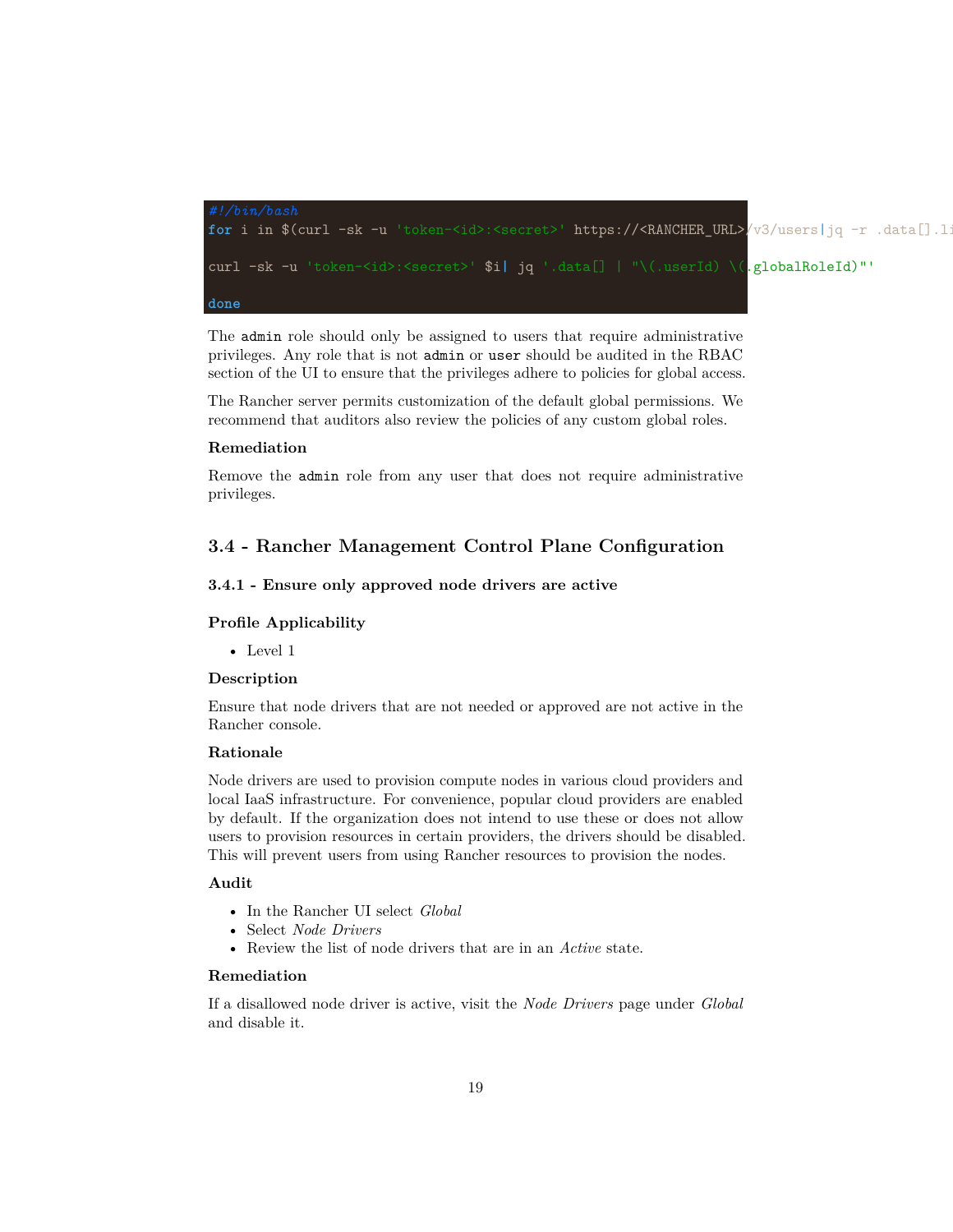## <span id="page-19-0"></span>**4.1 - Rancher Kubernetes Custom Cluster Configuration via RKE**

(See Appendix C. for full RKE template example)

#### <span id="page-19-1"></span>**4.1.1 - Configure kubelet options**

#### **Profile Applicability**

• Level 1

#### **Description**

Ensure Kubelet options are configured to match CIS controls.

#### **Rationale**

To pass the following controls in the CIS benchmark, ensure the appropriate flags are passed to the Kubelet.

- 2.1.1 Ensure that the  $-$ -anonymous-auth argument is set to false (Scored)
- 2.1.2 Ensure that the --authorization-mode argument is not set to AlwaysAllow (Scored)
- 2.1.6 Ensure that the --streaming-connection-idle-timeout argument is not set to 0 (Scored)
- 2.1.7 Ensure that the --protect-kernel-defaults argument is set to true (Scored)
- 2.1.8 Ensure that the --make-iptables-util-chains argument is set to true (Scored)
- 2.1.10 Ensure that the  $\sim$ -event-qps argument is set to 0 (Scored)
- 2.1.13 Ensure that the RotateKubeletServerCertificate argument is set to true (Scored)
- 2.1.14 Ensure that the Kubelet only makes use of Strong Cryptographic Ciphers (Not Scored)

#### **Audit**

Inspect the Kubelet containers on all hosts and verify that they are running with the following options:

- --streaming-connection-idle-timeout=<duration greater than  $0>$
- --authorization-mode=Webhook
- --protect-kernel-defaults=true
- --make-iptables-util-chains=true
- --event-qps=0
- --anonymous-auth=false
- --feature-gates="RotateKubeletServerCertificate=true"
- --tls-cipher-suites="TLS\_ECDHE\_ECDSA\_WITH\_AES\_128\_GCM\_SHA256,TLS\_ECDHE\_RSA\_WITH\_AES\_128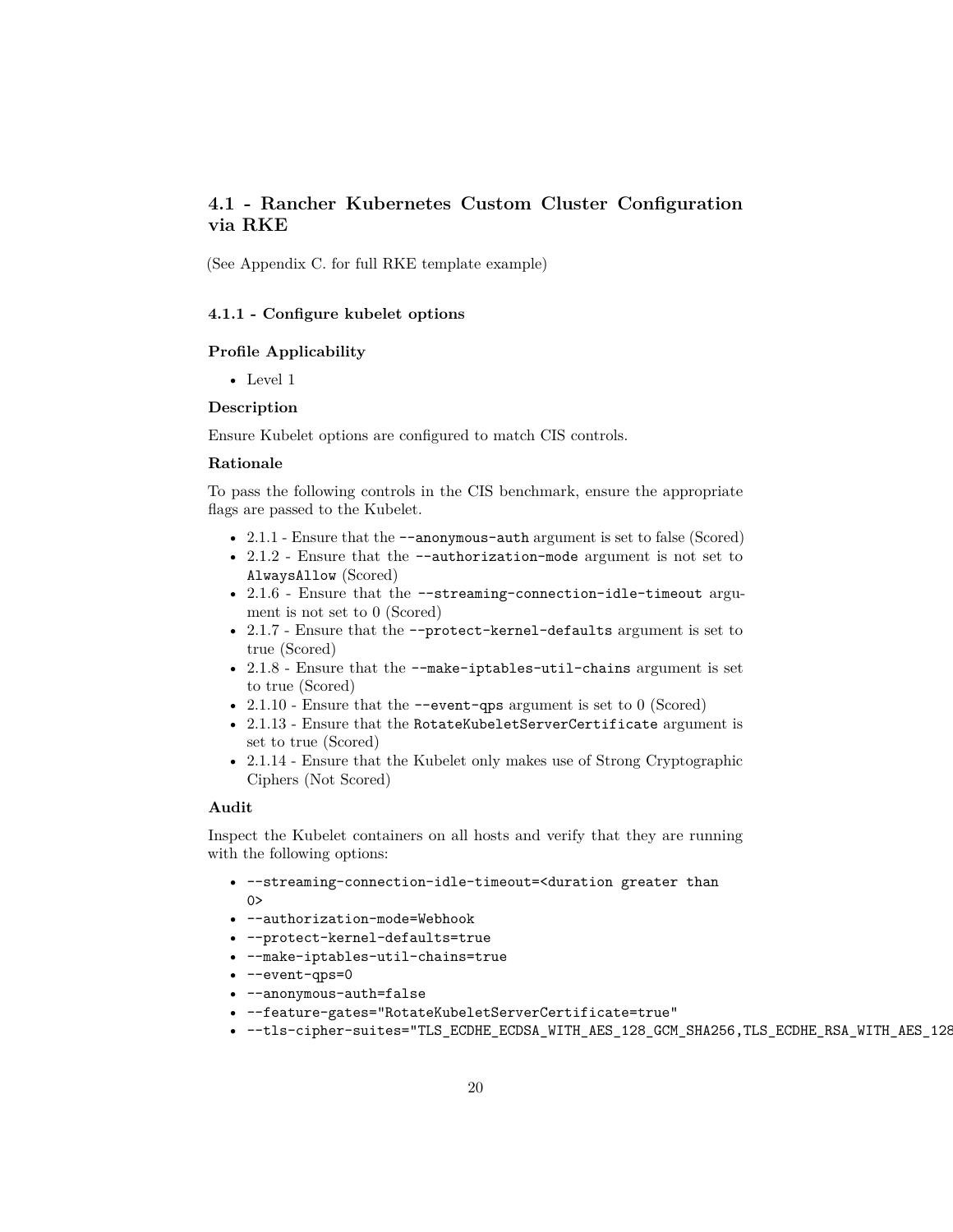## **Remediation**

• Add the following to the RKE cluster.yml kubelet section under services:

| services:                                                                              |  |  |
|----------------------------------------------------------------------------------------|--|--|
| kubelet:                                                                               |  |  |
| generate_serving_certificate: true                                                     |  |  |
| extra_args:                                                                            |  |  |
| feature-gates: "RotateKubeletServerCertificate=true"                                   |  |  |
| protect-kernel-defaults: "true"                                                        |  |  |
| tls-cipher-suites: "TLS_ECDHE_ECDSA_WITH_AES_128_GCM_SHA256,TLS_ECDHE_RSA_WITH_AES_128 |  |  |

Where <duration> is in a form like 1800s.

• Reconfigure the cluster:



## <span id="page-20-0"></span>**4.1.2 - Configure kube-api options**

#### **Profile Applicability**

• Level 1

#### **Description**

Ensure the RKE configuration is set to deploy the kube-api service with the options required for controls.

#### **NOTE:**

Enabling the AlwaysPullImages admission control plugin can cause degraded performance due to overhead of always pulling images. Enabling the DenyEscalatingExec admission control plugin will prevent the 'Launch kubectl' functionality in the UI from working.

#### **Rationale**

To pass the following controls for the kube-api server ensure RKE configuration passes the appropriate options.

- 1.1.1 Ensure that the  $-$ -anonymous-auth argument is set to false (Scored)
- 1.1.8 Ensure that the --profiling argument is set to false (Scored)
- 1.1.11 Ensure that the admission control plugin AlwaysPullImages is set (Scored)
- 1.1.12 Ensure that the admission control plugin DenyEscalatingExec is set (Scored)
- 1.1.14 Ensure that the admission control plugin NamespaceLifecycle is set (Scored)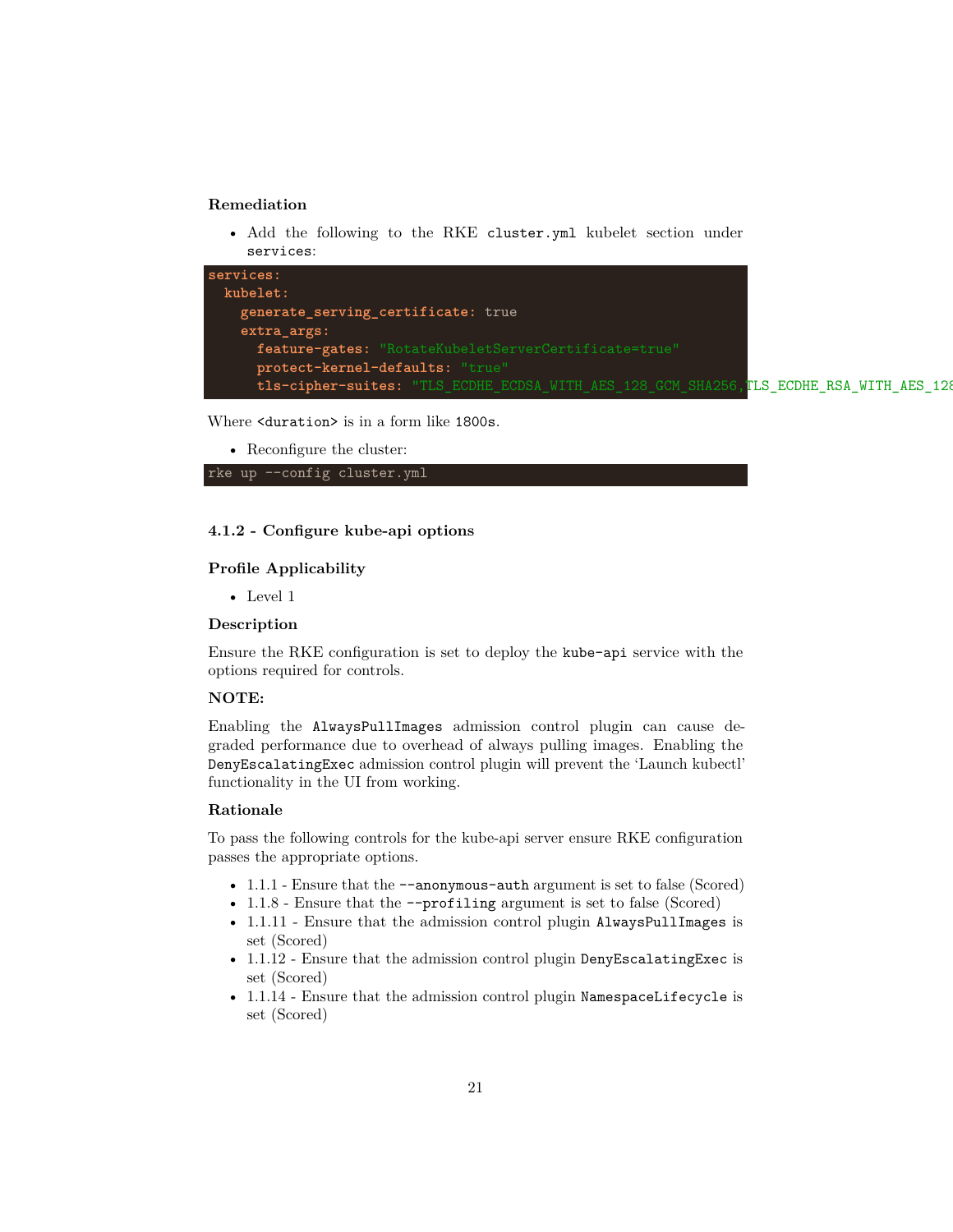- 1.1.15 Ensure that the --audit-log-path argument is set as appropriate (Scored)
- 1.1.16 Ensure that the --audit-log-maxage argument is set as appropriate (Scored)
- 1.1.17 Ensure that the --audit-log-maxbackup argument is set as appropriate (Scored)
- 1.1.18 Ensure that the --audit-log-maxsize argument is set as appropriate (Scored)
- 1.1.23 Ensure that the --service-account-lookup argument is set to true (Scored)
- 1.1.24 Ensure that the admission control plugin PodSecurityPolicy is set (Scored)
- 1.1.30 Ensure that the API Server only makes use of Strong Cryptographic Ciphers (Not Scored)
- 1.1.34 Ensure that the --encryption-provider-config argument is set as appropriate (Scored)
- 1.1.35 Ensure that the encryption provider is set to aeschc (Scored)
- 1.1.36 Ensure that the admission control plugin EventRateLimit is set (Scored)
- 1.1.37 Ensure that the AdvancedAuditing argument is not set to false (Scored)

#### **Audit**

• On nodes with the controlplane role inspect the kube-apiserver containers:

bash docker inspect kube-apiserver

• Look for the following options in the command section of the output:

```
--anonymous-auth=false
--profiling=false
--service-account-lookup=true
--enable-admission-plugins=ServiceAccount, NamespaceLifecycle, LimitRanger, PersistentVolumeLal
--encryption-provider-config=/etc/kubernetes/ssl/encryption.yaml
--admission-control-config-file=/etc/kubernetes/admission.yaml
--audit-log-path=/var/log/kube-audit/audit-log.json
--audit-log-maxage=30
--audit-log-maxbackup=10
--audit-log-maxsize=100
--audit-log-format=json
--audit-policy-file=/etc/kubernetes/audit-policy.yaml
--tls-cipher-suites=TLS_ECDHE_ECDSA_WITH_AES_128_GCM_SHA256,TLS_ECDHE_RSA_WITH_AES_128_GCM_9
```
• In the volume section of the output ensure the bind mount is present:

```
/var/log/kube-audit:/var/log/kube-audit
```
#### **Remediation**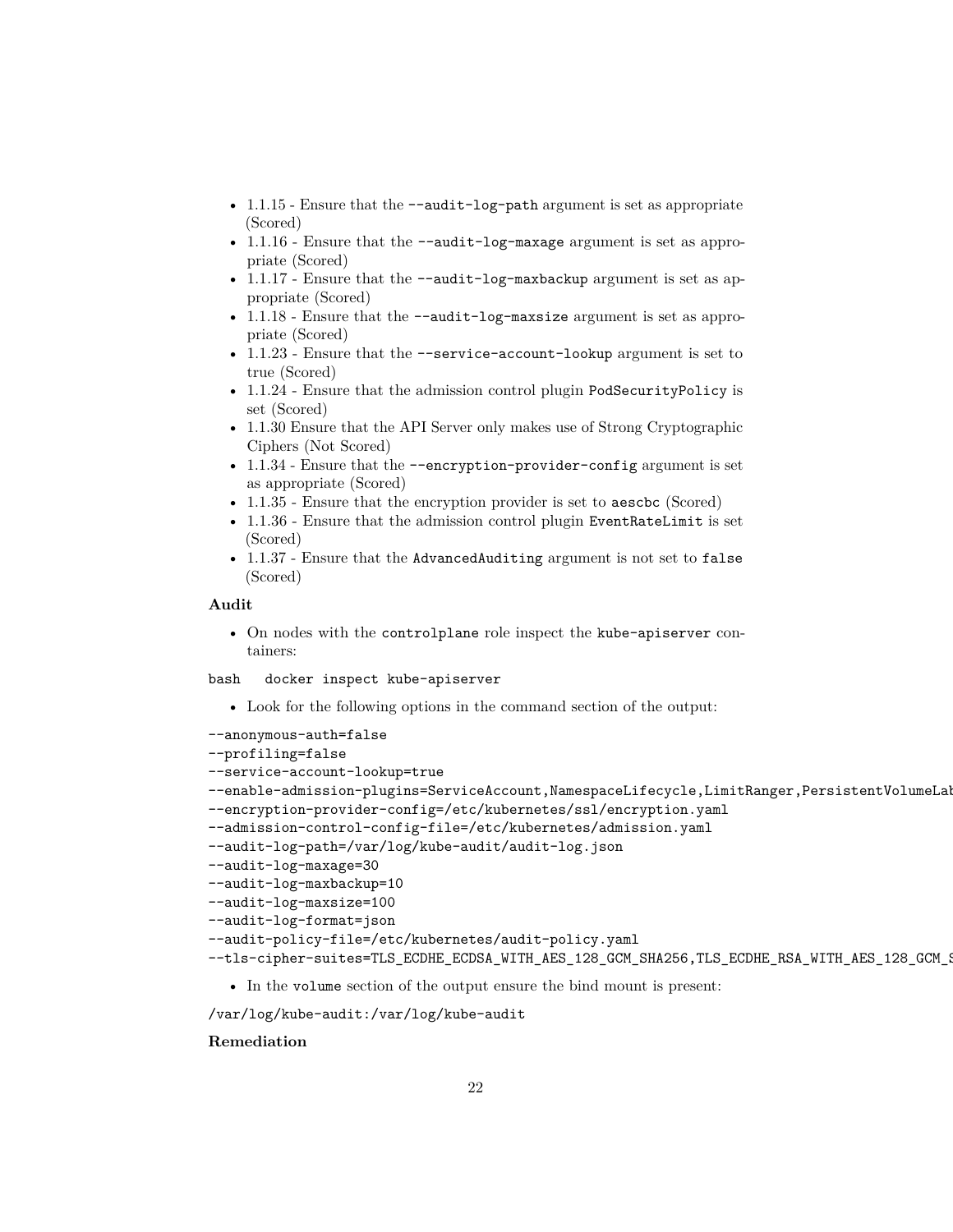• In the RKE cluster.yml add the following directives to the kube-api section under services:



#### For k8s 1.14 enable-admission-plugins should be

enable-admission-plugins: "ServiceAccount, NamespaceLifecycle, LimitRanger, Persistent'

• Reconfigure the cluster:

rke up --config cluster.yml

## **NOTE:**

Files that are placed in /opt/kubernetes need to be mounted in using the extra\_binds functionality in RKE.

## <span id="page-22-0"></span>**4.1.3 - Configure scheduler options**

#### **Profile Applicability**

• Level 1

#### **Description**

Set the appropriate options for the Kubernetes scheduling service.

**NOTE:** Setting --address to 127.0.0.1 will prevent Rancher cluster monitoring from scraping this endpoint.

## **Rationale**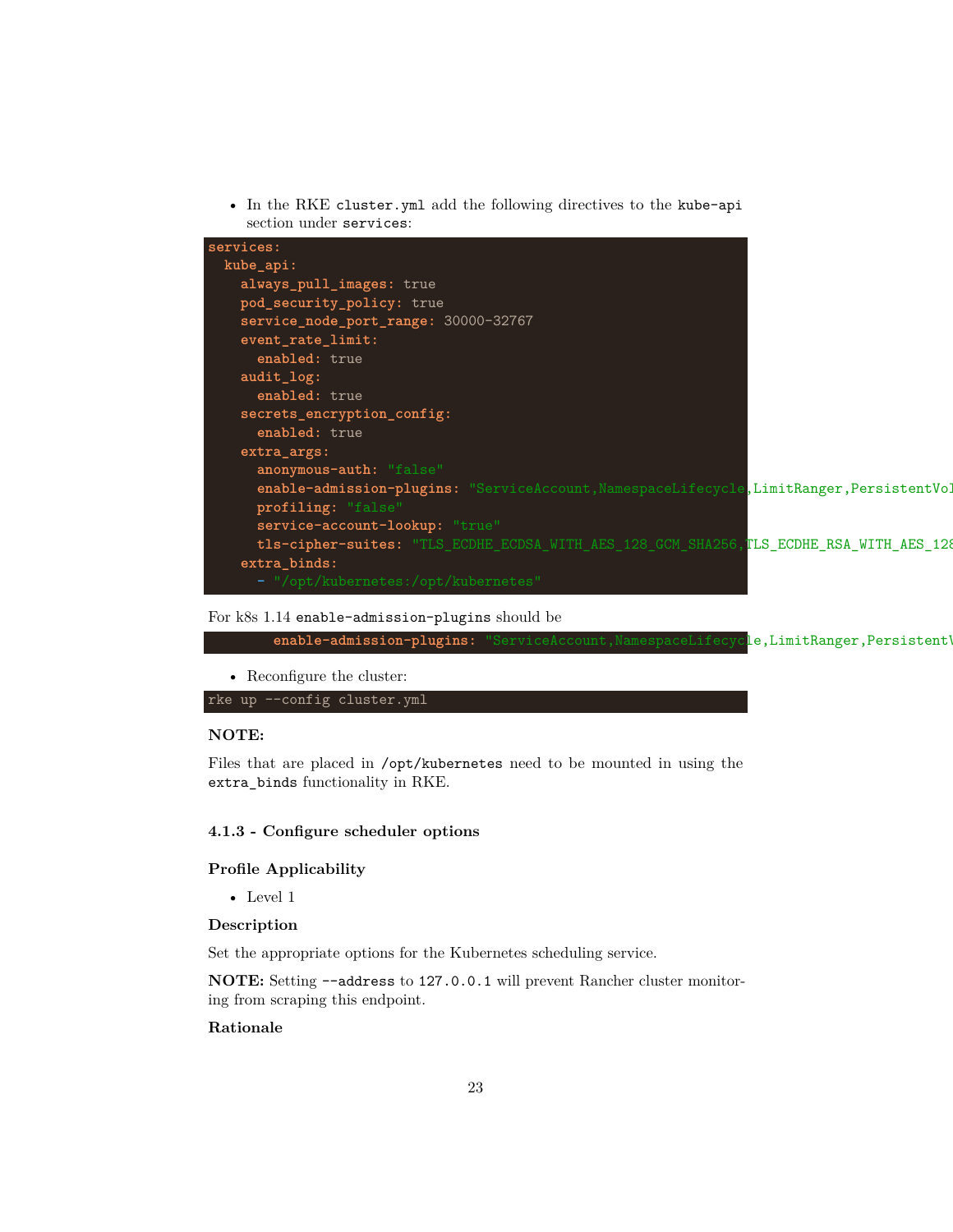To address the following controls on the CIS benchmark, the command line options should be set on the Kubernetes scheduler.

- 1.2.1 Ensure that the --profiling argument is set to false (Scored)
- 1.2.2 Ensure that the --address argument is set to 127.0.0.1 (Scored)

#### **Audit**

• On nodes with the controlplane role: inspect the kube-scheduler containers:

docker inspect kube-scheduler

• Verify the following options are set in the command section.

```
--profiling=false
--address=127.0.0.1
```
## **Remediation**

• In the RKE cluster.yml file ensure the following options are set:

| services:              |
|------------------------|
| scheduler:             |
| extra args:            |
| profiling: "false"     |
| address: $"127.0.0.1"$ |

• Reconfigure the cluster:

```
rke up --config cluster.yml
```
## <span id="page-23-0"></span>**4.1.4 - Configure controller options**

#### **Profile Applicability**

• Level 1

#### **Description**

Set the appropriate arguments on the Kubernetes controller manager.

5\*NOTE:\*\* Setting --address to 127.0.0.1 will prevent Rancher cluster monitoring from scraping this endpoint.

#### **Rationale**

To address the following controls the options need to be passed to the Kubernetes controller manager.

- 1.3.1 Ensure that the --terminated-pod-gc-threshold argument is set as appropriate (Scored)
- 1.3.2 Ensure that the  $\text{-profiling argument}$  is set to false (Scored)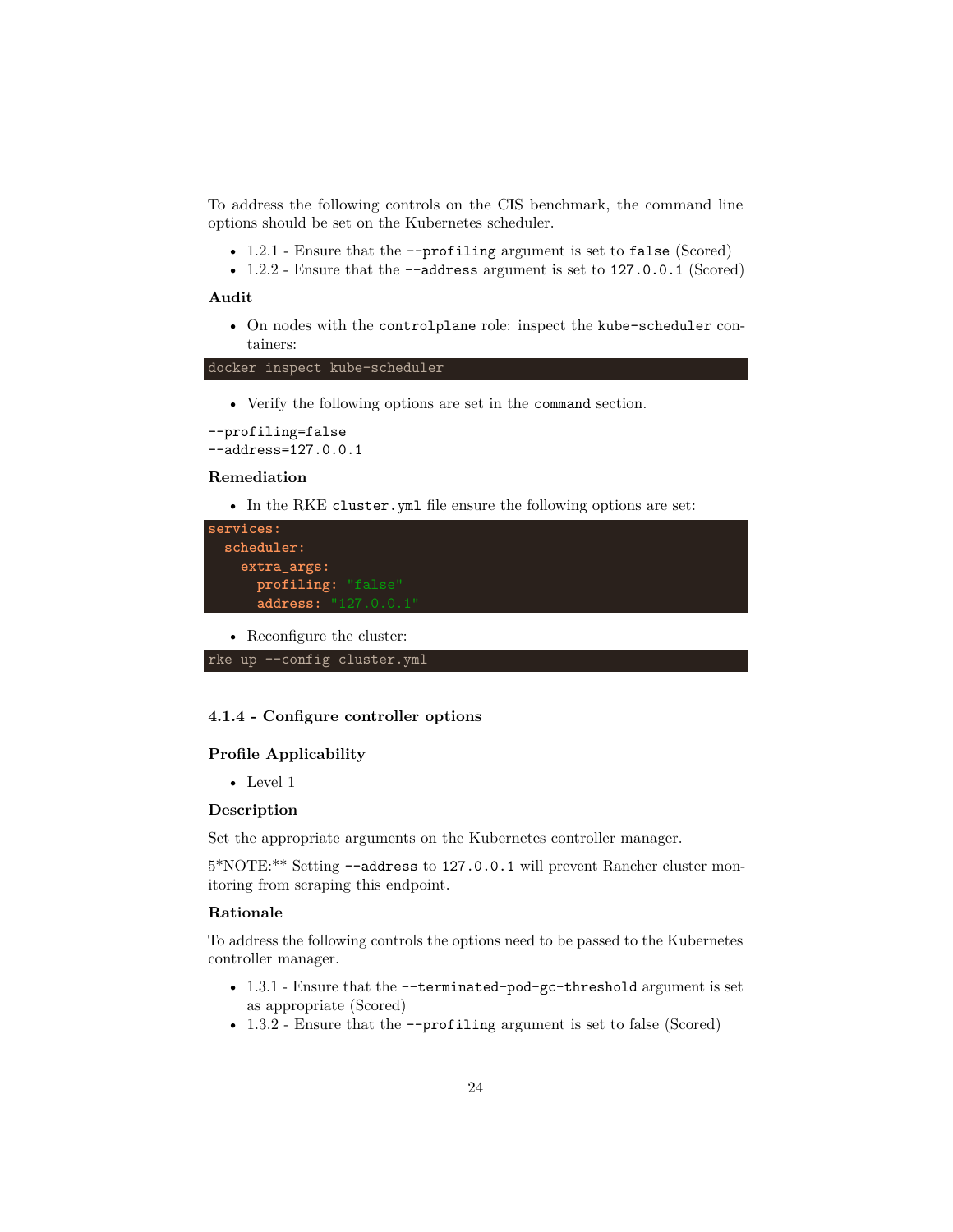- 1.3.6 Ensure that the RotateKubeletServerCertificate argument is set to true (Scored)
- 1.3.7 Ensure that the  $-$ -address argument is set to 127.0.0.1 (Scored)

#### **Audit**

• On nodes with the controlplane role inspect the kube-controller-manager container:

docker inspect kube-controller-manager

• Verify the following options are set in the command section:

```
--terminated-pod-gc-threshold=1000
--profiling=false
--address=127.0.0.1
--feature-gates="RotateKubeletServerCertificate=true"
```
#### **Remediation**

• In the RKE cluster.yml file ensure the following options are set:

```
services:
 kube-controller:
   extra_args:
     profiling: "false"
     address: "127.0.0.1"
     terminated-pod-gc-threshold: "1000"
     feature-gates: "RotateKubeletServerCertificate=true"
```
• Reconfigure the cluster:

```
rke up --config cluster.yml
```
## <span id="page-24-0"></span>**4.1.5 - Check PSPs**

## **Profile Applicability**

• Level 1

#### **Description**

Configure a restrictive pod security policy (PSP) as the default and create role bindings for system level services to use the less restrictive default PSP.

#### **Rationale**

To address the following controls, a restrictive default PSP needs to be applied as the default. Role bindings need to be in place to allow system services to still function.

• 1.7.1 - Do not admit privileged containers (Not Scored)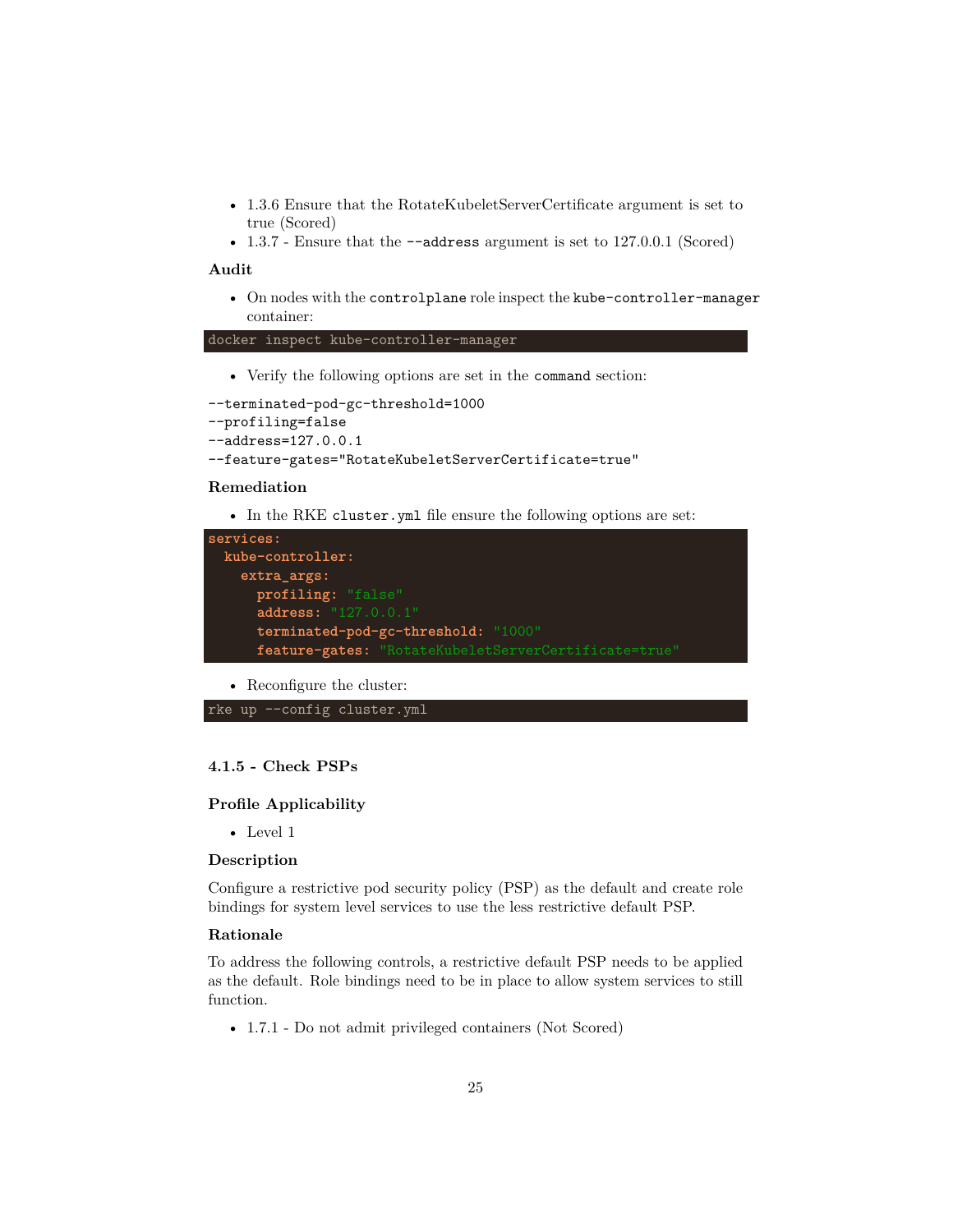- 1.7.2 Do not admit containers wishing to share the host process ID namespace (Not Scored)
- 1.7.3 Do not admit containers wishing to share the host IPC namespace (Not Scored)
- 1.7.4 Do not admit containers wishing to share the host network namespace (Not Scored)
- 1.7.5 Do not admit containers with allowPrivilegeEscalation (Not Scored)
- 1.7.6 Do not admit root containers (Not Scored)
- 1.7.7 Do not admit containers with dangerous capabilities (Not Scored)

#### **Audit**

• Verify that the cattle-system namespace exists:

```
kubectl get ns |grep cattle
```
• Verify that the roles exist:

```
kubectl get role default-psp-role -n ingress-nginx
kubectl get role default-psp-role -n cattle-system
kubectl get clusterrole restricted-clusterrole
```
• Verify the bindings are set correctly:

```
kubectl get rolebinding -n ingress-nginx default-psp-rolebinding
kubectl get rolebinding -n cattle-system default-psp-rolebinding
```
• Verify the restricted PSP is present.

kubectl get psp restricted-psp

## <span id="page-25-0"></span>**Appendix A - Complete ubuntu cloud-config Example**

cloud-config file to automate hardening manual steps on nodes deployment.

```
#cloud-config
bootcmd:
- apt-get update
- apt-get install -y apt-transport-https
apt:
 sources:
    docker:
      source: "deb [arch=amd64] https://download.docker.com/linux/ubuntu $RELEASE stable"
      keyid: 0EBFCD88
packages:
- [docker-ce, '5:19.03.5~3-0~ubuntu-bionic']
```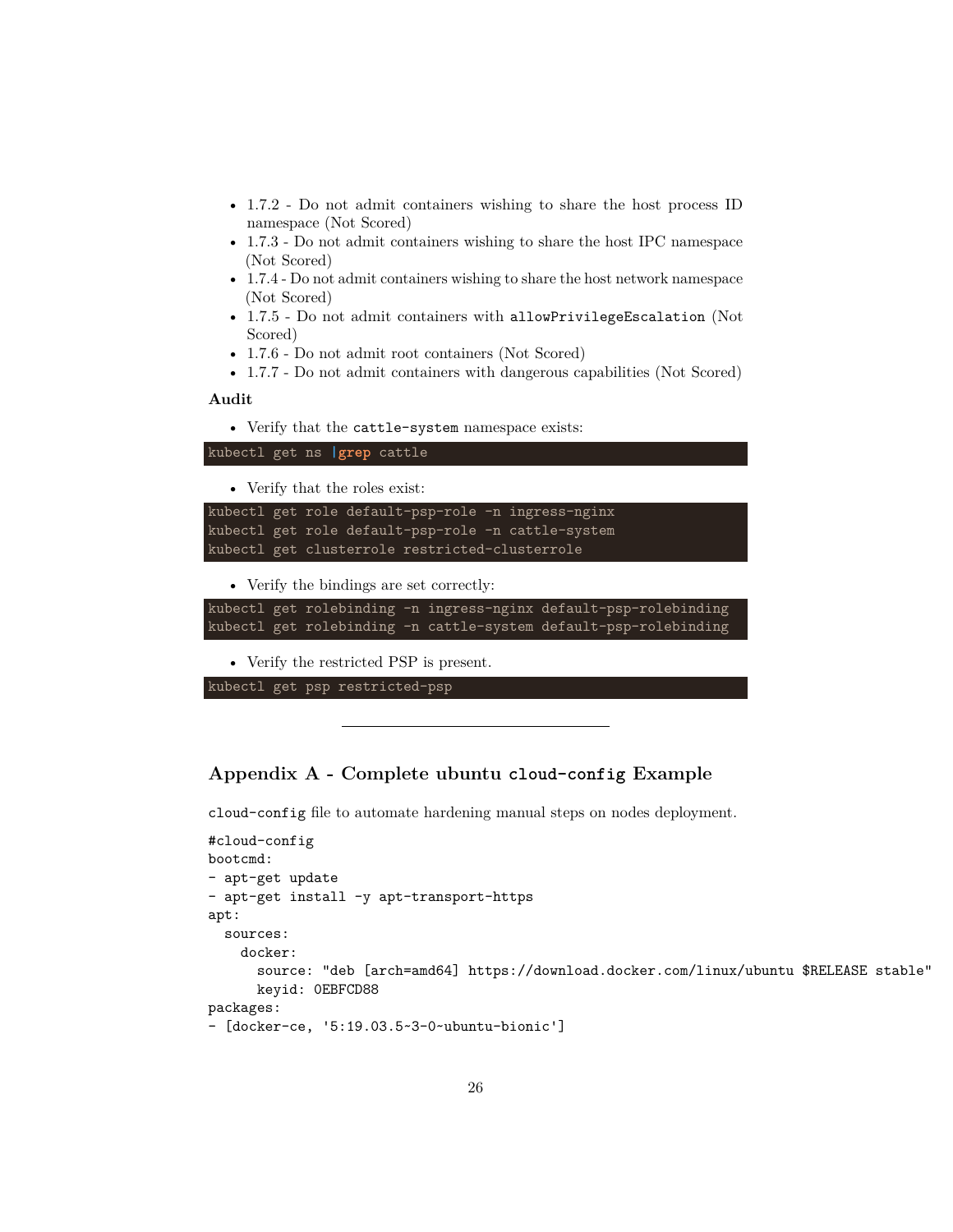```
- jq
write_files:
# 1.1.1 - Configure default sysctl settings on all hosts
- path: /etc/sysctl.d/90-kubelet.conf
  owner: root:root
 permissions: '0644'
  content: |
   vm.overcommit_memory=1
    vm.panic_on_oom=0
   kernel.panic=10
   kernel.panic_on_oops=1
   kernel.keys.root_maxkeys=1000000
   kernel.keys.root_maxbytes=25000000
# 1.4.12 etcd user
groups:
  - etcd
users:
 - default
  - name: etcd
   gecos: Etcd user
   primary_group: etcd
   homedir: /var/lib/etcd
# 1.4.11 etcd data dir
runcmd:
  - chmod 0700 /var/lib/etcd
 - usermod -G docker -a ubuntu
  - sysctl -p /etc/sysctl.d/90-kubelet.conf
```
## <span id="page-26-0"></span>**Appendix B - Complete RKE cluster.yml Example**

Before apply, replace rancher\_kubernetes\_engine\_config.services.etcd.gid and rancher\_kubernetes\_engine\_config.services.etcd.uid with the proper etcd group and user ids that were created on etcd nodes.

 $\{\% \text{ accordion id} = \text{``cluster-1.14'' label} = \text{RKE}\$  and for k8s 1.14"  $\%\}$ 

```
nodes:
- address: 18.191.190.205
  internal_address: 172.31.24.213
  user: ubuntu
  role: [ "controlplane", "etcd", "worker" ]
- address: 18.191.190.203
  internal_address: 172.31.24.203
  user: ubuntu
  role: [ "controlplane", "etcd", "worker" ]
- address: 18.191.190.10
```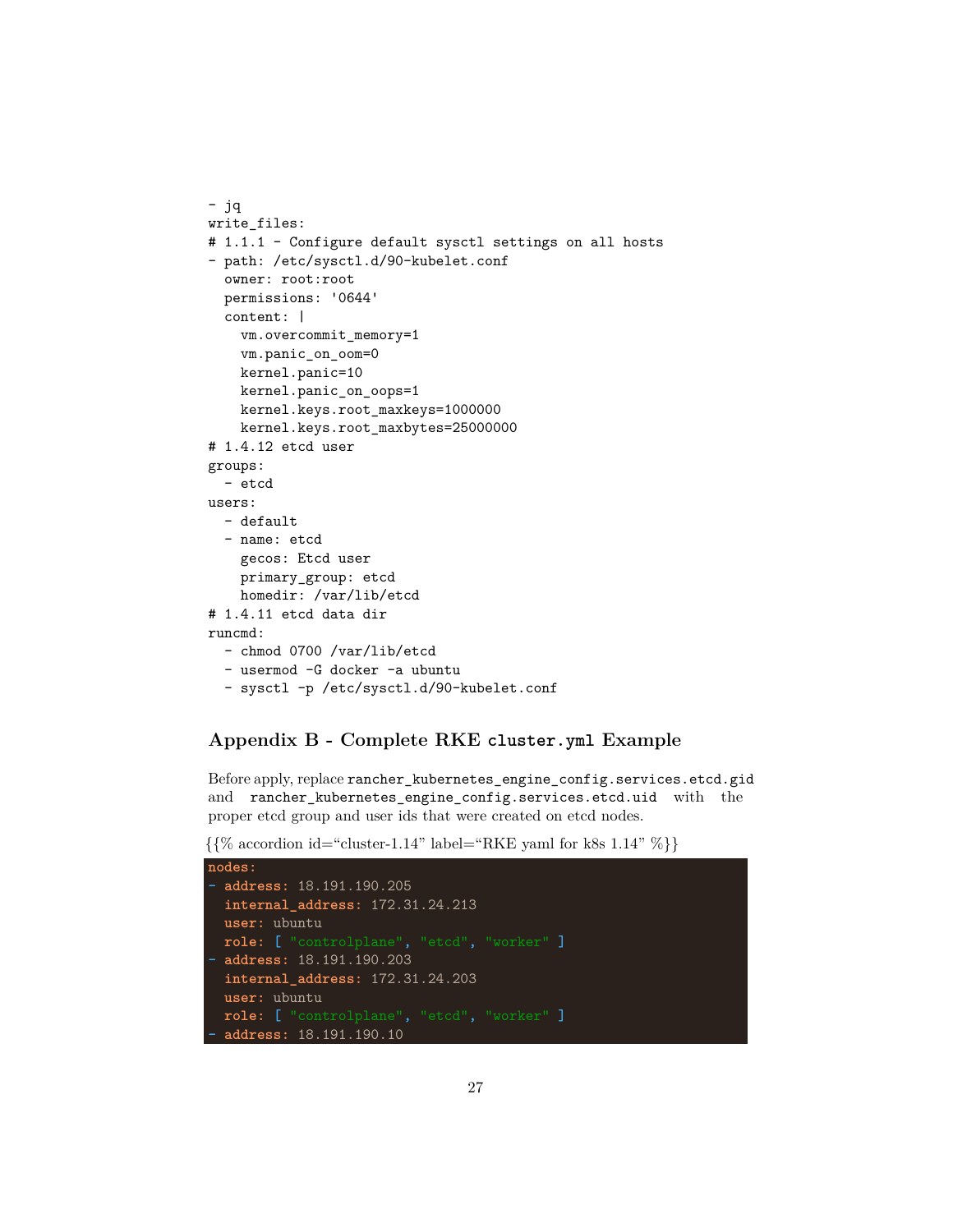```
internal_address: 172.31.24.244
 user: ubuntu
 role: [ "controlplane", "etcd", "worker" ]
addon_job_timeout: 30
authentication:
 strategy: x509
authorization: {}
bastion_host:
 ssh_agent_auth: false
cloud_provider: {}
ignore_docker_version: true
# # To enable ingress on specific nodes, use the node_selector, eg:
ingress:
 provider: nginx
kubernetes_version: v1.14.9-rancher1-1
monitoring:
 provider: metrics-server
```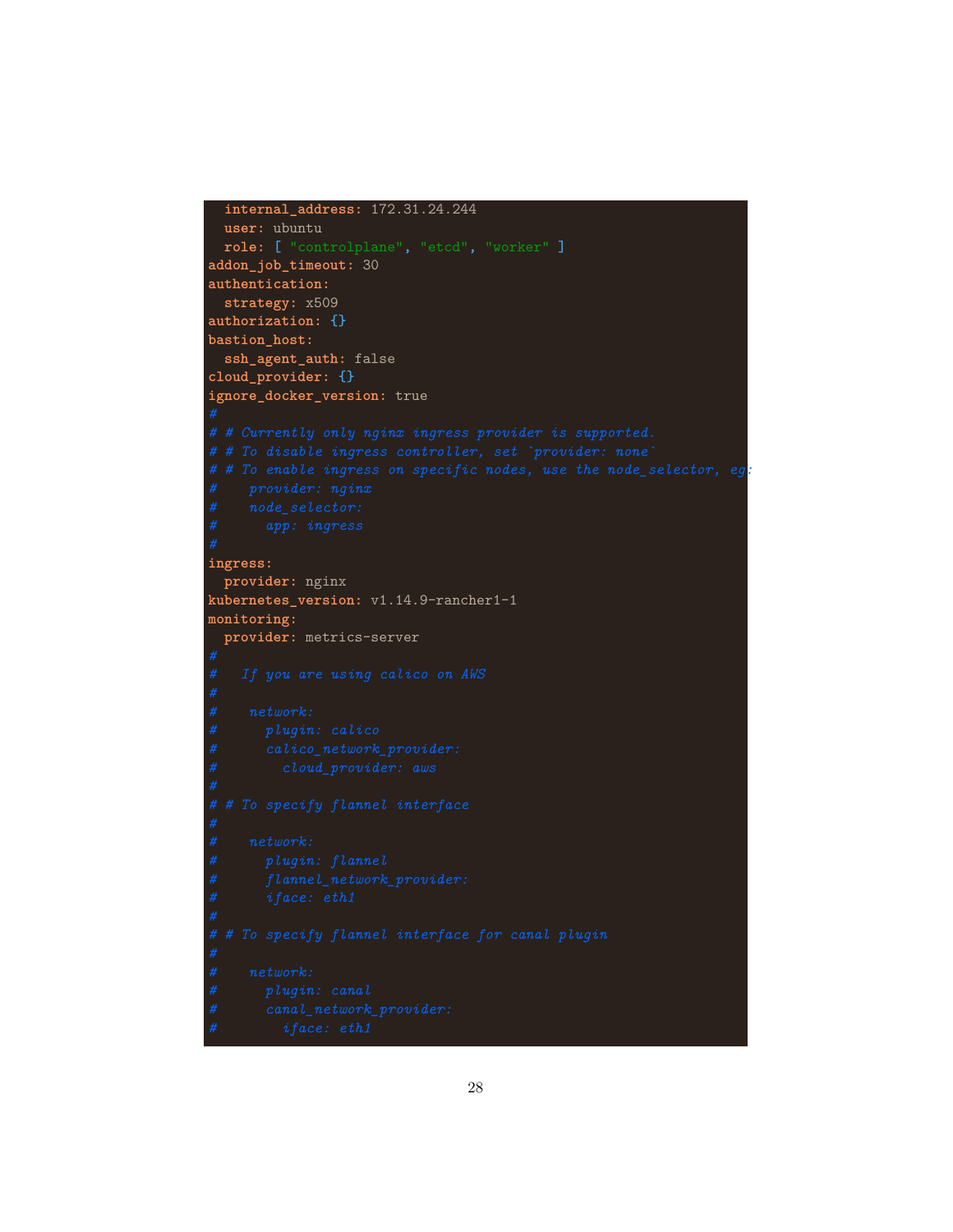```
network:
 options:
    flannel_backend_type: vxlan
 plugin: canal
restore:
 restore: false
services:
 etcd:
   backup_config:
     enabled: true
     interval_hours: 12
     retention: 6
      safe_timestamp: false
    creation: 12h
    extra_args:
      election-timeout: '5000'
      heartbeat-interval: '500'
    gid: 1000
    retention: 72h
    snapshot: false
    uid: 1000
 kube-api:
    always_pull_images: true
    audit_log:
      enabled: true
    event_rate_limit:
      enabled: true
    extra_args:
      anonymous-auth: 'false'
      enable-admission-plugins: >-
        ServiceAccount, NamespaceLifecycle, LimitRanger, PersistentVolumeLabel, DefaultStorageC
      profiling: 'false'
      service-account-lookup: 'true'
```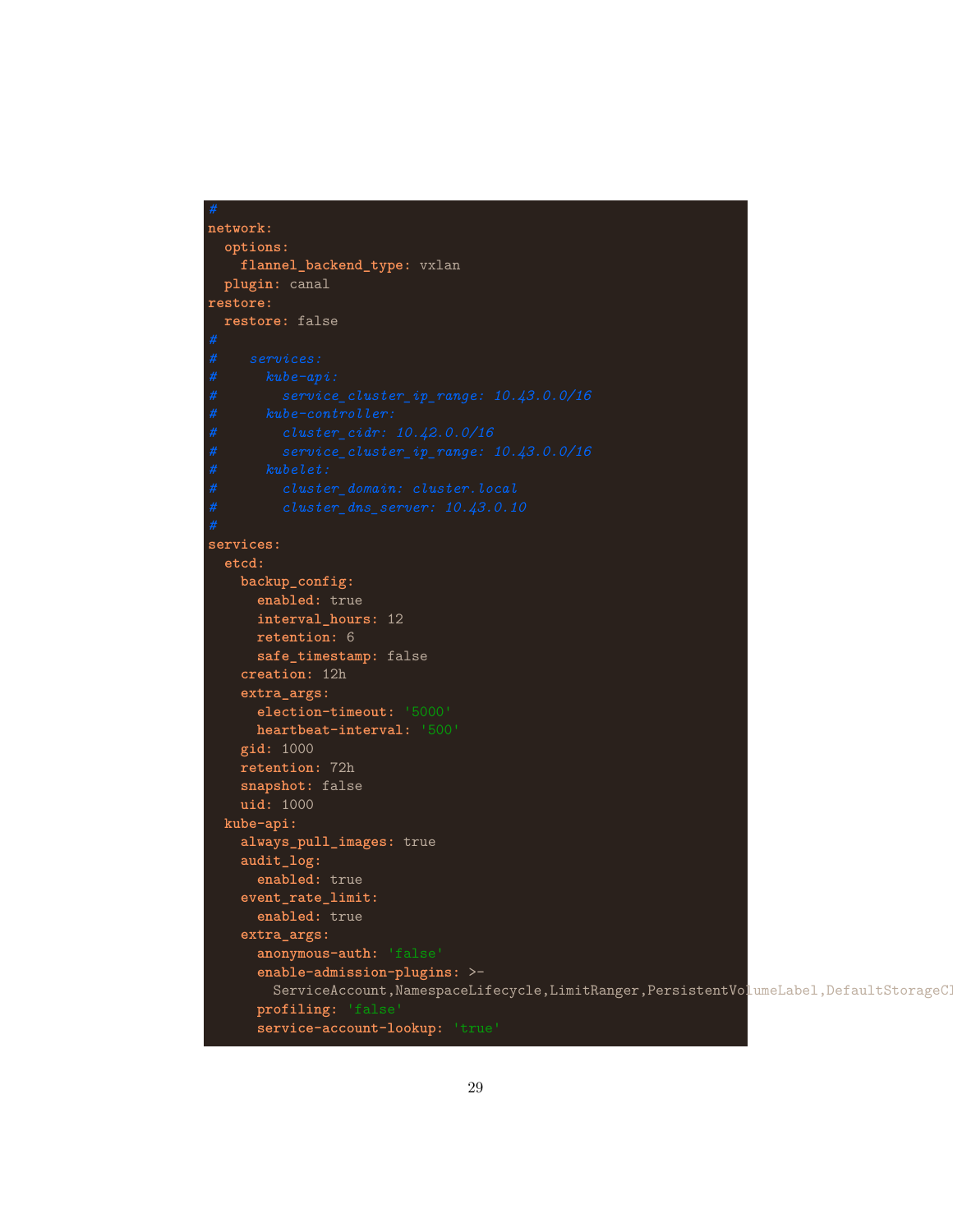```
tls-cipher-suites: >-
       TLS_ECDHE_ECDSA_WITH_AES_128_GCM_SHA256,TLS_ECDHE_RSA_WITH_AES_128_GCM_SHA256,TLS_E
   extra_binds:
   pod_security_policy: true
   secrets_encryption_config:
     enabled: true
   service_node_port_range: 30000-32767
 kube-controller:
   extra_args:
     address: 127.0.0.1
     feature-gates: RotateKubeletServerCertificate=true
     profiling: 'false'
     terminated-pod-gc-threshold: '1000'
 kubelet:
   extra_args:
     protect-kernel-defaults: 'true'
   fail_swap_on: false
   generate_serving_certificate: true
 kubeproxy: {}
 scheduler:
   extra_args:
     address: 127.0.0.1
     profiling: 'false'
ssh_agent_auth: false
```
## $\{\{\%$  /accordion  $\%\}$

```
\{{% accordion id="cluster-1.15" label="RKE; <math>q</math> and for k8s 1.15" % }\}
```

```
nodes:
- address: 18.191.190.205
  internal_address: 172.31.24.213
 user: ubuntu
 role: [ "controlplane", "etcd", "worker" ]
- address: 18.191.190.203
  internal_address: 172.31.24.203
 user: ubuntu
  role: [ "controlplane", "etcd", "worker" ]
- address: 18.191.190.10
  internal_address: 172.31.24.244
 user: ubuntu
  role: [ "controlplane", "etcd", "worker" ]
addon_job_timeout: 30
authentication:
  strategy: x509
```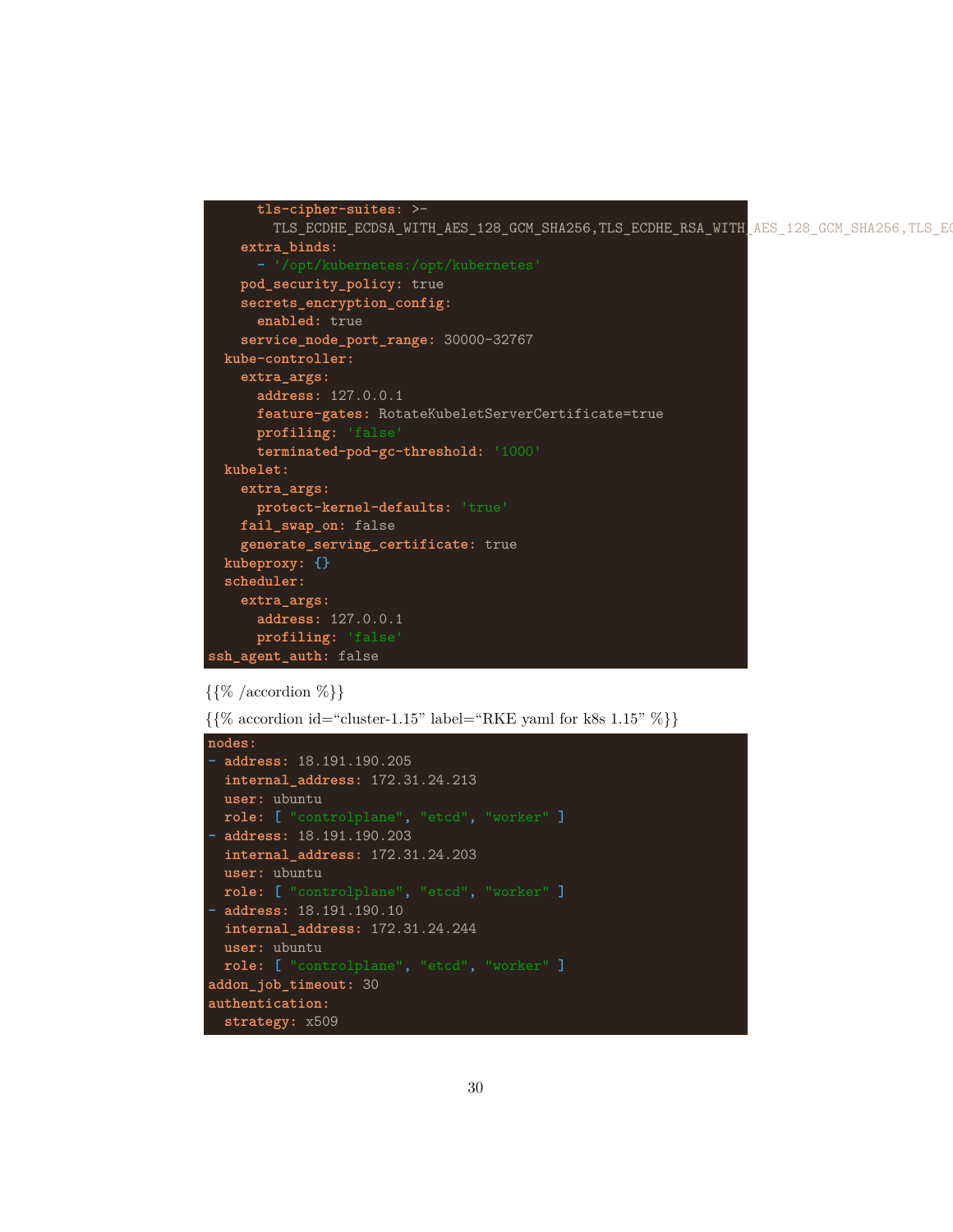#### **ignore\_docker\_version:** true

*# # To enable ingress on specific nodes, use the node\_selector, eg:* **ingress: provider:** nginx **kubernetes\_version:** v1.15.6-rancher1-2 **monitoring: provider:** metrics-server **network: options: flannel\_backend\_type:** vxlan **plugin:** canal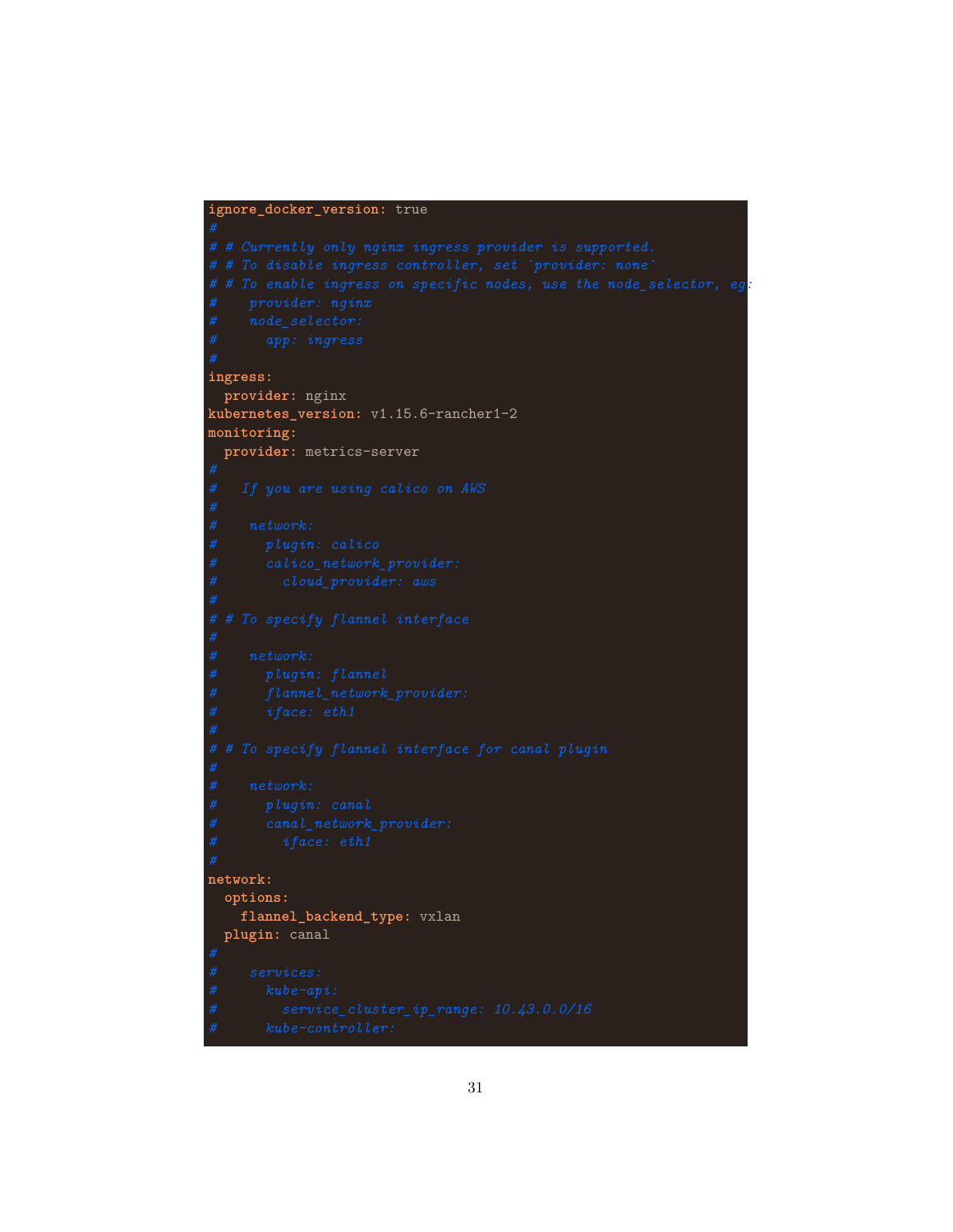```
services:
 etcd:
   backup_config:
     enabled: true
     interval_hours: 12
     retention: 6
     safe_timestamp: false
   creation: 12h
   extra_args:
      election-timeout: 5000
     heartbeat-interval: 500
   gid: 1000
   retention: 72h
   snapshot: false
   uid: 1000
 kube_api:
   always_pull_images: true
   pod_security_policy: true
   service_node_port_range: 30000-32767
   event_rate_limit:
     enabled: true
   audit_log:
     enabled: true
   secrets_encryption_config:
     enabled: true
   extra_args:
     anonymous-auth: "false"
     enable-admission-plugins: "ServiceAccount, NamespaceLifecycle, LimitRanger, PersistentVol
      profiling: "false
     service-account-lookup: "true"
     tls-cipher-suites: "TLS_ECDHE_ECDSA_WITH_AES_128_GCM_SHA256,TLS_ECDHE_RSA_WITH_AES_128
    extra_binds:
 kubelet:
   generate_serving_certificate: true
   extra_args:
     feature-gates: "RotateKubeletServerCertificate=true"
     protect-kernel-defaults: "true"
      tls-cipher-suites: "TLS_ECDHE_ECDSA_WITH_AES_128_GCM_SHA256, TLS_ECDHE_RSA_WITH_AES_128
```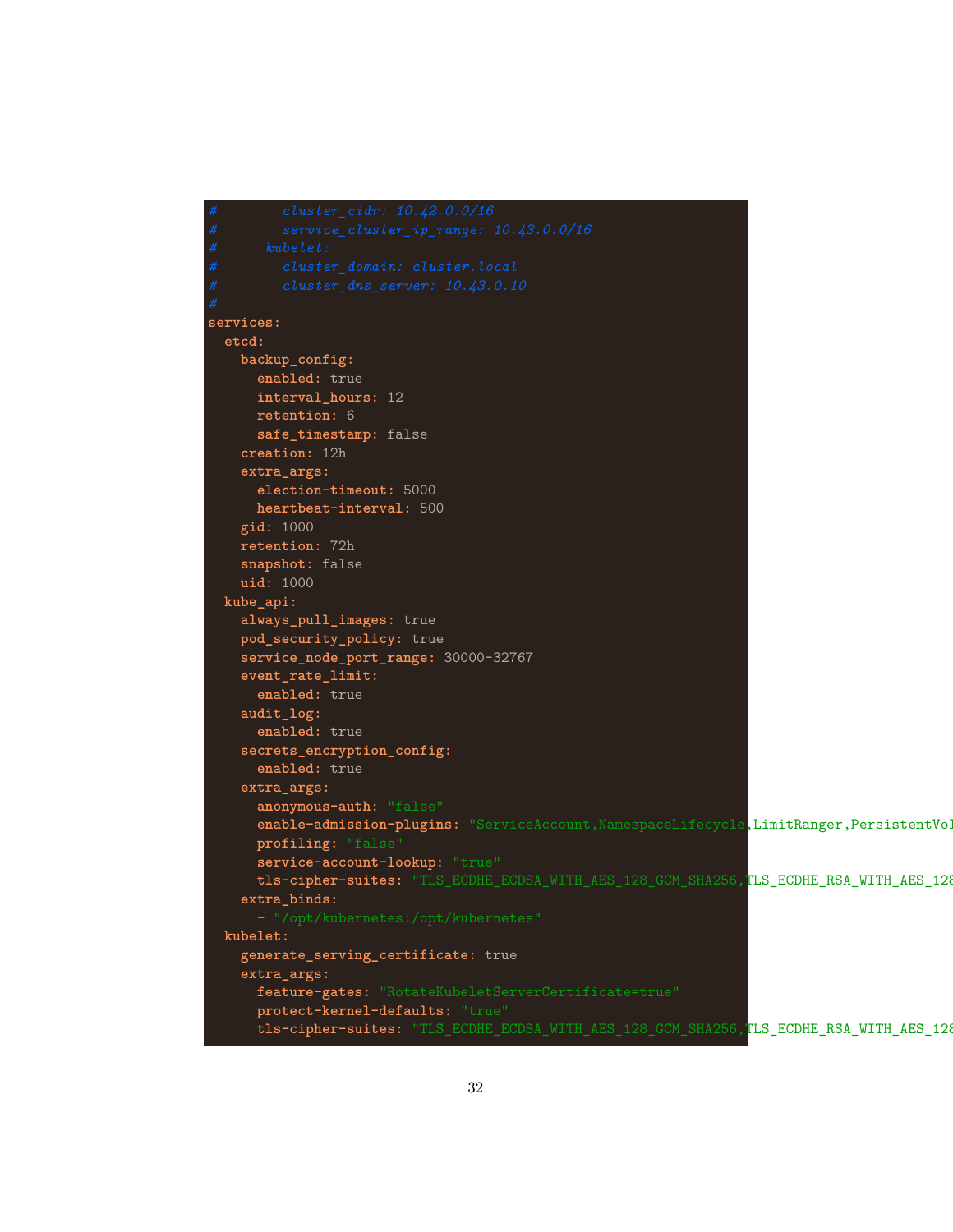```
kube-controller:
   extra_args:
     profiling: "false"
     address: "127.0.0.1"
     terminated-pod-gc-threshold: "1000"
     feature-gates: "RotateKubeletServerCertificate=true"
 scheduler:
   extra_args:
     profiling: "false"
     address: "127.0.0.1"
ssh_agent_auth: false
```
## $\{\{\%$  /accordion  $\%\}$

 $\{\% \text{ accordion id} = \text{``cluster-1.16'' label} = \text{RKE}\$  and for k8s 1.16"  $\%\}$ 

```
nodes:
- address: 18.191.190.205
 internal_address: 172.31.24.213
 user: ubuntu
 role: [ "controlplane", "etcd", "worker" ]
- address: 18.191.190.203
 internal_address: 172.31.24.203
 user: ubuntu
 role: [ "controlplane", "etcd", "worker" ]
- address: 18.191.190.10
 internal_address: 172.31.24.244
 user: ubuntu
 role: [ "controlplane", "etcd", "worker" ]
addon_job_timeout: 30
authentication:
 strategy: x509
ignore_docker_version: true
# # To enable ingress on specific nodes, use the node_selector, eg:
ingress:
 provider: nginx
kubernetes_version: v1.16.3-rancher1-1
monitoring:
 provider: metrics-server
```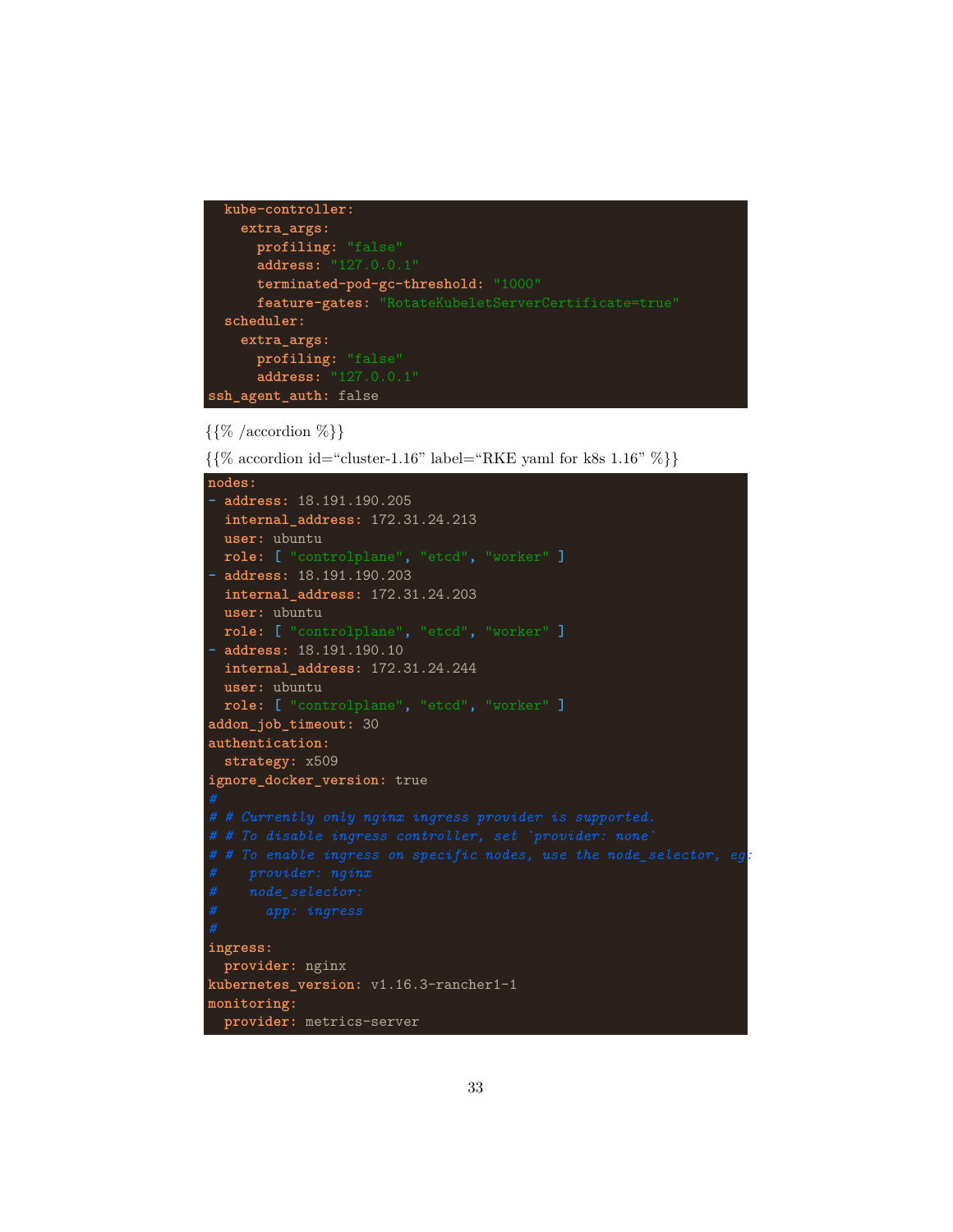```
network:
 options:
    flannel_backend_type: vxlan
 plugin: canal
services:
 etcd:
   backup_config:
      enabled: true
      interval_hours: 12
     retention: 6
      safe_timestamp: false
    creation: 12h
```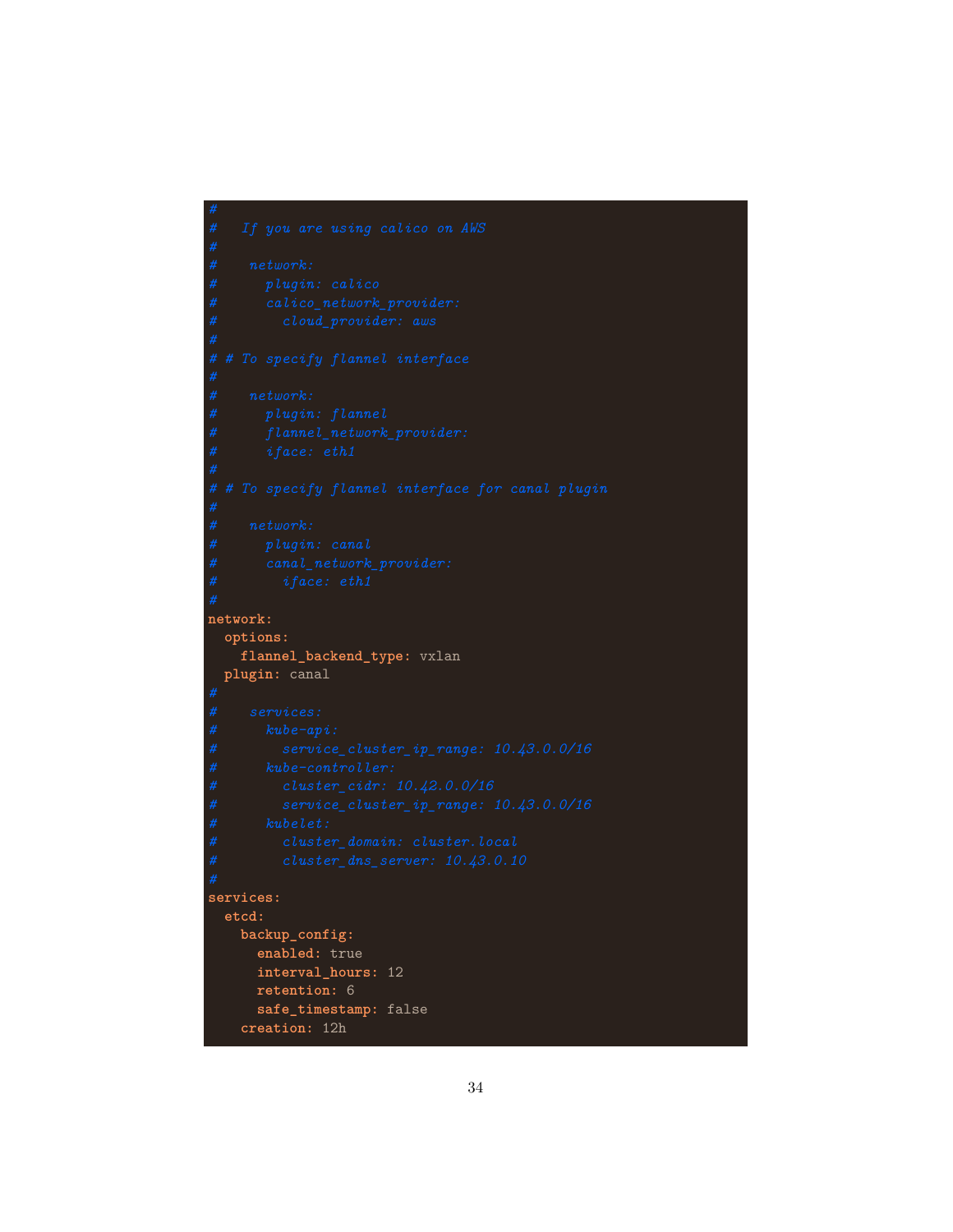```
extra_args:
     election-timeout: 5000
     heartbeat-interval: 500
   gid: 1000
   retention: 72h
   snapshot: false
   uid: 1000
 kube_api:
   always_pull_images: true
   pod_security_policy: true
   service_node_port_range: 30000-32767
   event_rate_limit:
     enabled: true
   audit_log:
     enabled: true
   secrets_encryption_config:
     enabled: true
   extra_args:
     anonymous-auth: "false"
     enable-admission-plugins: "ServiceAccount, NamespaceLifecycle, LimitRanger, PersistentVol
     profiling: "false
     service-account-lookup: "true"
     tls-cipher-suites: "TLS_ECDHE_ECDSA_WITH_AES_128_GCM_SHA256, TLS_ECDHE_RSA_WITH_AES_128
   extra_binds:
 kubelet:
   generate_serving_certificate: true
   extra_args:
     feature-gates: "RotateKubeletServerCertificate=true"
     protect-kernel-defaults: "true"
     tls-cipher-suites: "TLS_ECDHE_ECDSA_WITH_AES_128_GCM_SHA256,TLS_ECDHE_RSA_WITH_AES_128
 kube-controller:
   extra_args:
     profiling: "false"
     address: "127.0.0.1"
     terminated-pod-gc-threshold: "1000"
     feature-gates: "RotateKubeletServerCertificate=true"
 scheduler:
   extra_args:
     profiling: "false"
     address: "127.0.0.1"
ssh_agent_auth: false
```
 $\{\{\%$  /accordion  $\%\}$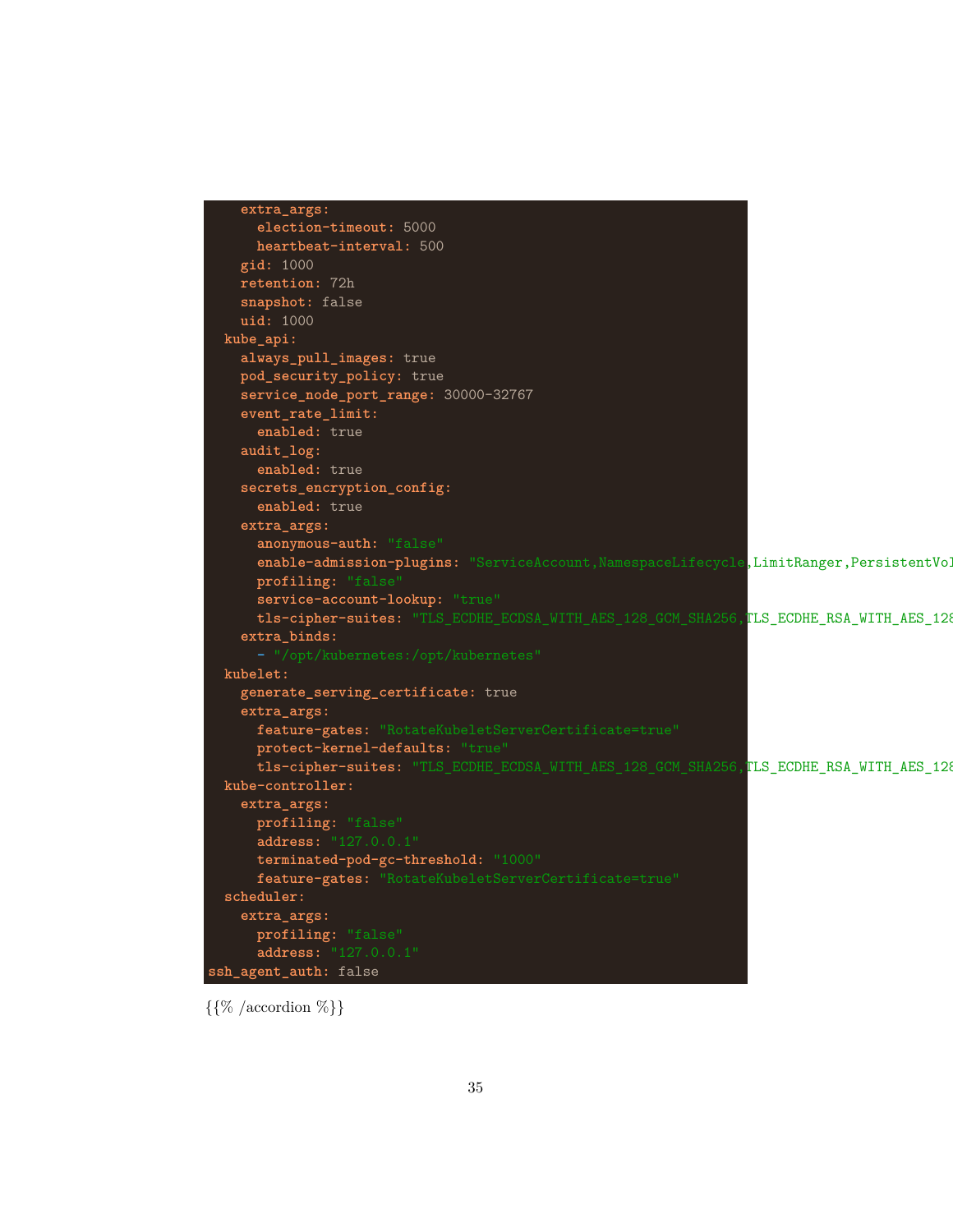## <span id="page-35-0"></span>**Appendix C - Complete RKE Template Example**

Before apply, replace rancher\_kubernetes\_engine\_config.services.etcd.gid and rancher\_kubernetes\_engine\_config.services.etcd.uid with the proper etcd group and user ids that were created on etcd nodes.

 $\{\%$  accordion id="k8s-1.14" label="RKE template for k8s 1.14"  $\%\}$ 

```
answers: {}
default_pod_security_policy_template_id: restricted
docker_root_dir: /var/lib/docker
enable_cluster_alerting: false
enable_cluster_monitoring: false
enable_network_policy: false
local_cluster_auth_endpoint:
 enabled: false
name: test-35378
rancher_kubernetes_engine_config:
 addon_job_timeout: 30
 authentication:
   strategy: x509
 authorization: {}
 bastion_host:
    ssh_agent_auth: false
 cloud_provider: {}
  ignore_docker_version: true
# # To enable ingress on specific nodes, use the node_selector, eg:
 ingress:
   provider: nginx
 kubernetes_version: v1.14.9-rancher1-1
 monitoring:
   provider: metrics-server
```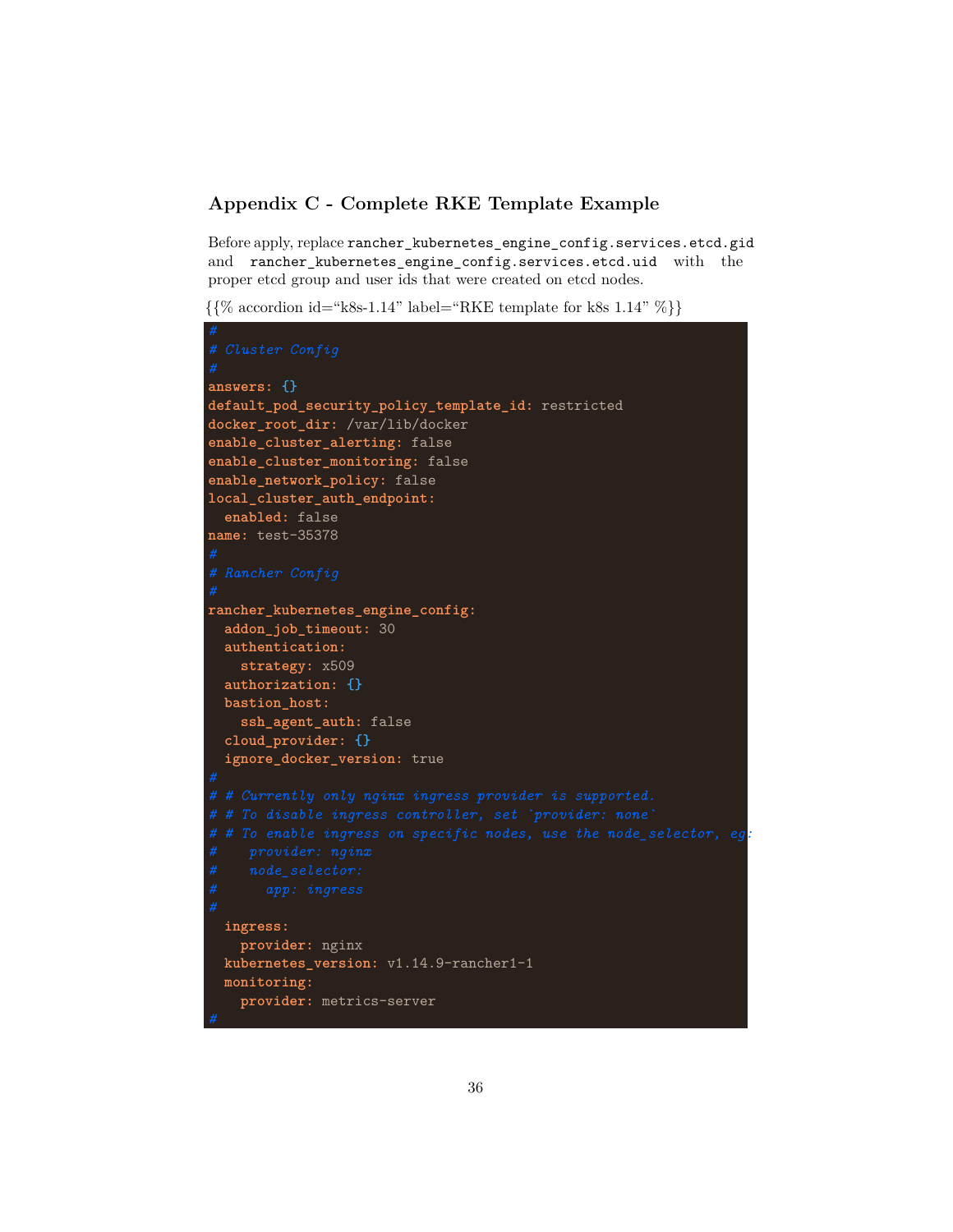```
network:
  options:
    flannel_backend_type: vxlan
  plugin: canal
restore:
  restore: false
services:
  etcd:
    backup_config:
      enabled: true
      interval_hours: 12
      retention: 6
      safe_timestamp: false
```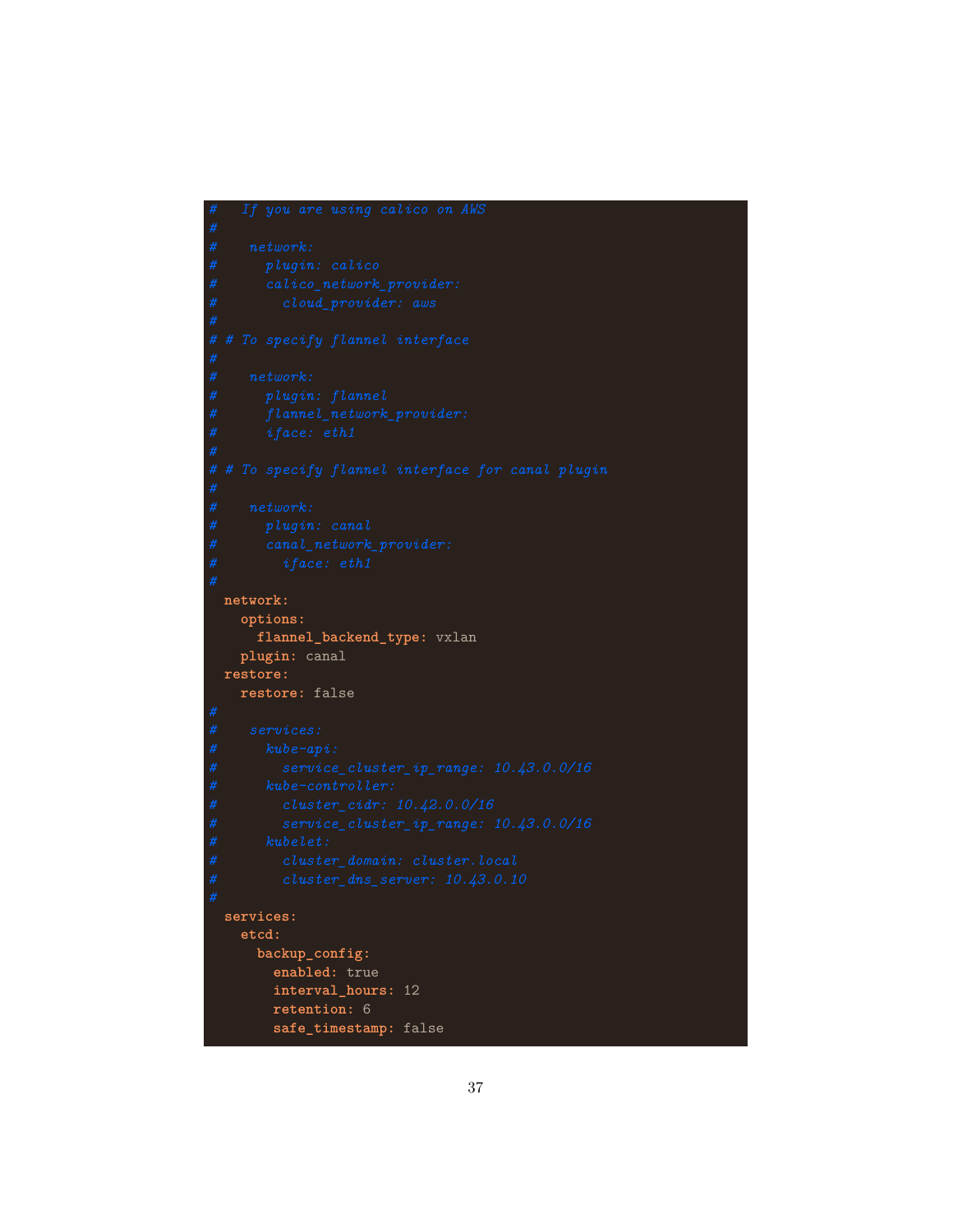```
creation: 12h
    extra_args:
      election-timeout: '5000'
      heartbeat-interval: '500'
    gid: 1000
    retention: 72h
    snapshot: false
    uid: 1000
  kube-api:
    always_pull_images: true
    audit_log:
      enabled: true
    event_rate_limit:
      enabled: true
    extra_args:
      anonymous-auth: 'false'
      enable-admission-plugins: >-
        ServiceAccount, NamespaceLifecycle, LimitRanger, PersistentVolumeLabel, DefaultStorage
      profiling: 'false'
      service-account-lookup: 'true'
      tls-cipher-suites: >-
        TLS_ECDHE_ECDSA_WITH_AES_128_GCM_SHA256, TLS_ECDHE_RSA_WITH_AES_128_GCM_SHA256, TLS
    extra_binds:
    pod_security_policy: true
    secrets_encryption_config:
      enabled: true
    service_node_port_range: 30000-32767
  kube-controller:
    extra_args:
      address: 127.0.0.1
      feature-gates: RotateKubeletServerCertificate=true
      profiling: 'false'
      terminated-pod-gc-threshold: '1000'
 kubelet:
    extra_args:
      protect-kernel-defaults: 'true'
    fail_swap_on: false
    generate_serving_certificate: true
 kubeproxy: {}
 scheduler:
    extra_args:
      address: 127.0.0.1
      profiling: 'false'
ssh_agent_auth: false
```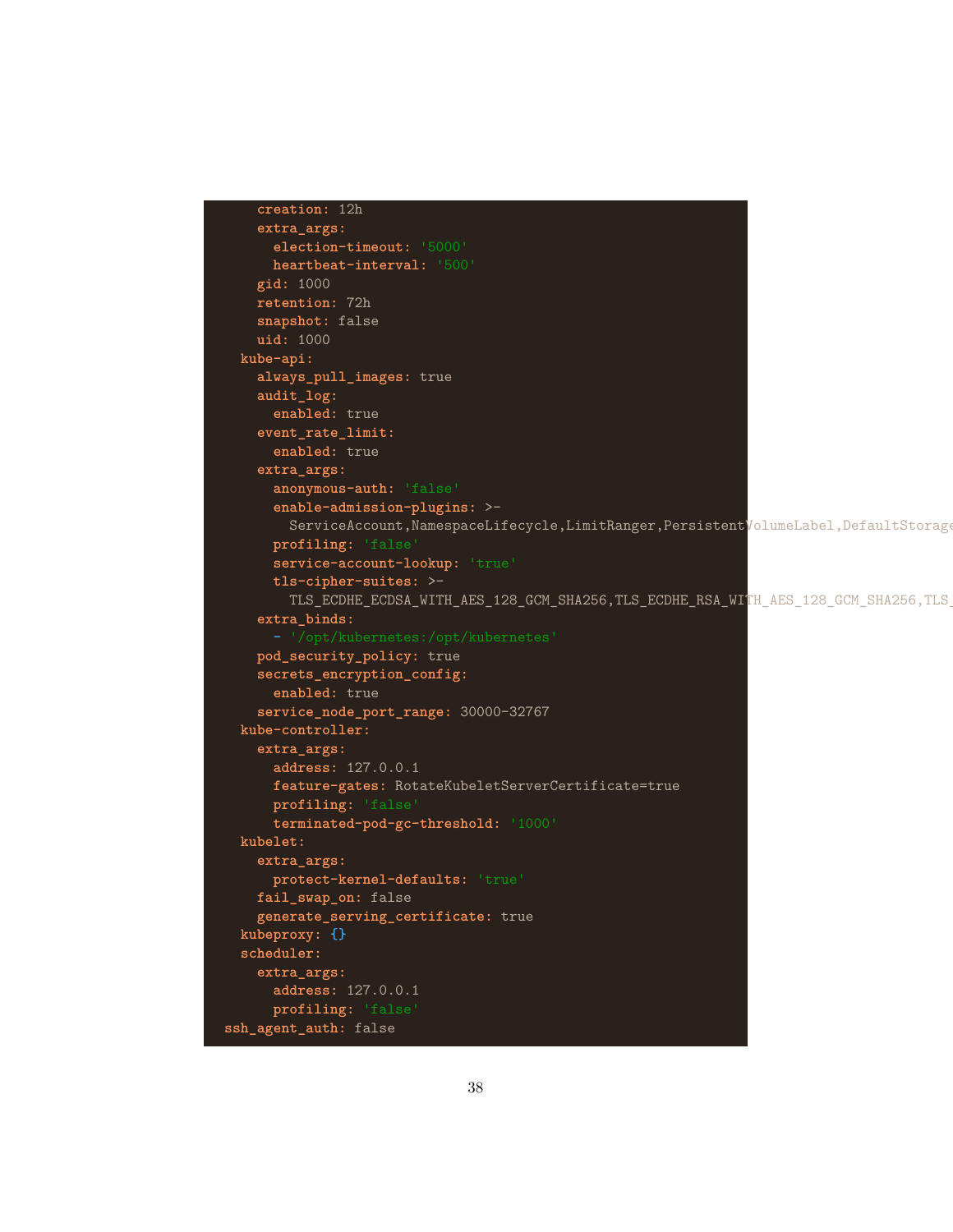#### **windows\_prefered\_cluster:** false

 $\{\{\%$  /accordion  $\%\}$ 

 $\{$ {% accordion id="k8s-1.15" label="RKE template for k8s 1.15" % }\

```
default_pod_security_policy_template_id: restricted
docker_root_dir: /var/lib/docker
enable_cluster_alerting: false
enable_cluster_monitoring: false
enable_network_policy: false
local_cluster_auth_endpoint:
 enabled: true
rancher_kubernetes_engine_config:
 addon_job_timeout: 30
 authentication:
   strategy: x509
 ignore_docker_version: true
# # To enable ingress on specific nodes, use the node_selector, eg:
 ingress:
   provider: nginx
 kubernetes_version: v1.15.6-rancher1-2
 monitoring:
   provider: metrics-server
```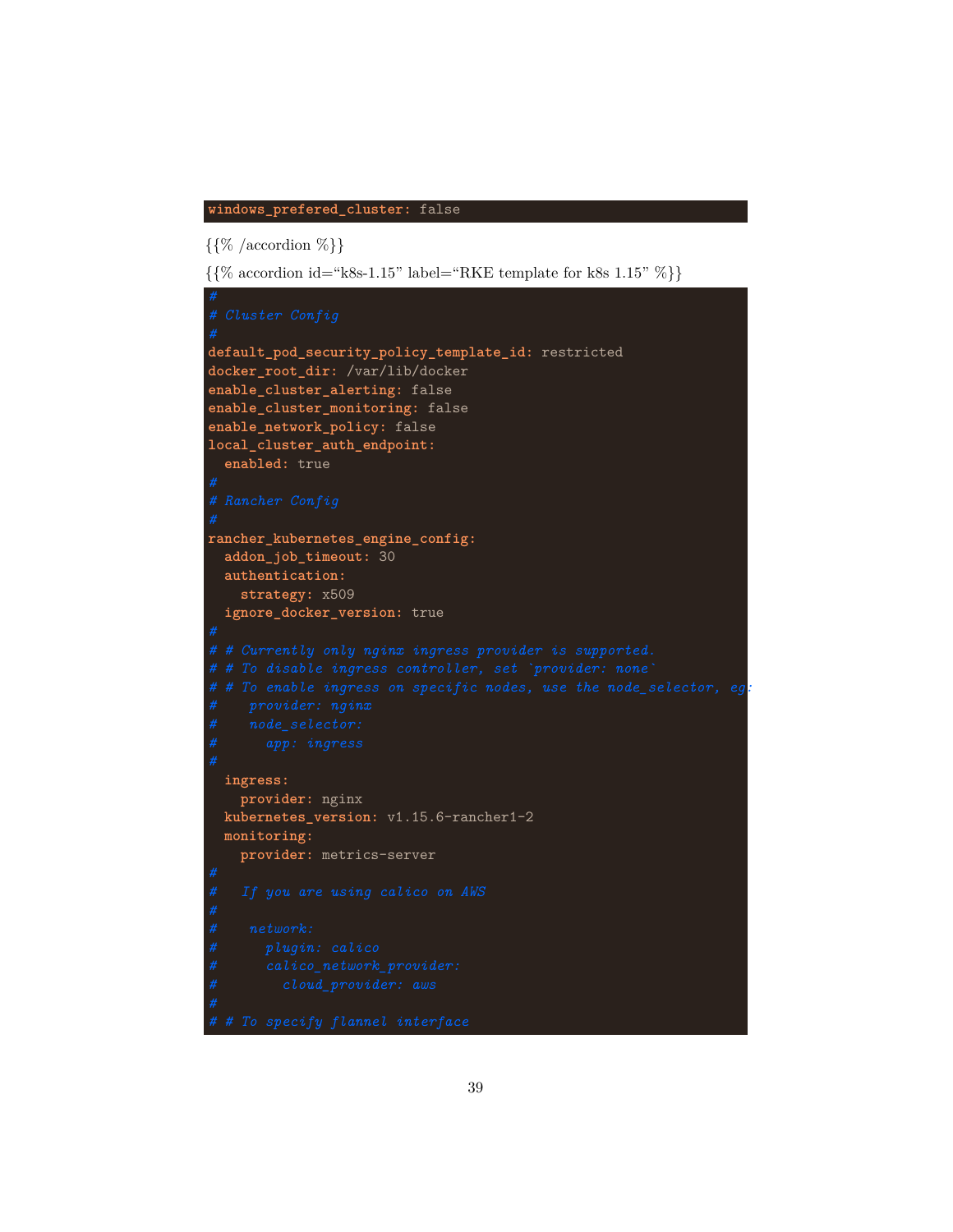```
network:
  options:
    flannel_backend_type: vxlan
  plugin: canal
services:
  etcd:
   backup_config:
      enabled: true
      interval_hours: 12
      retention: 6
      safe_timestamp: false
    creation: 12h
    extra_args:
      election-timeout: 5000
      heartbeat-interval: 500
    gid: 1000
    retention: 72h
    snapshot: false
    uid: 1000
  kube_api:
    always_pull_images: true
```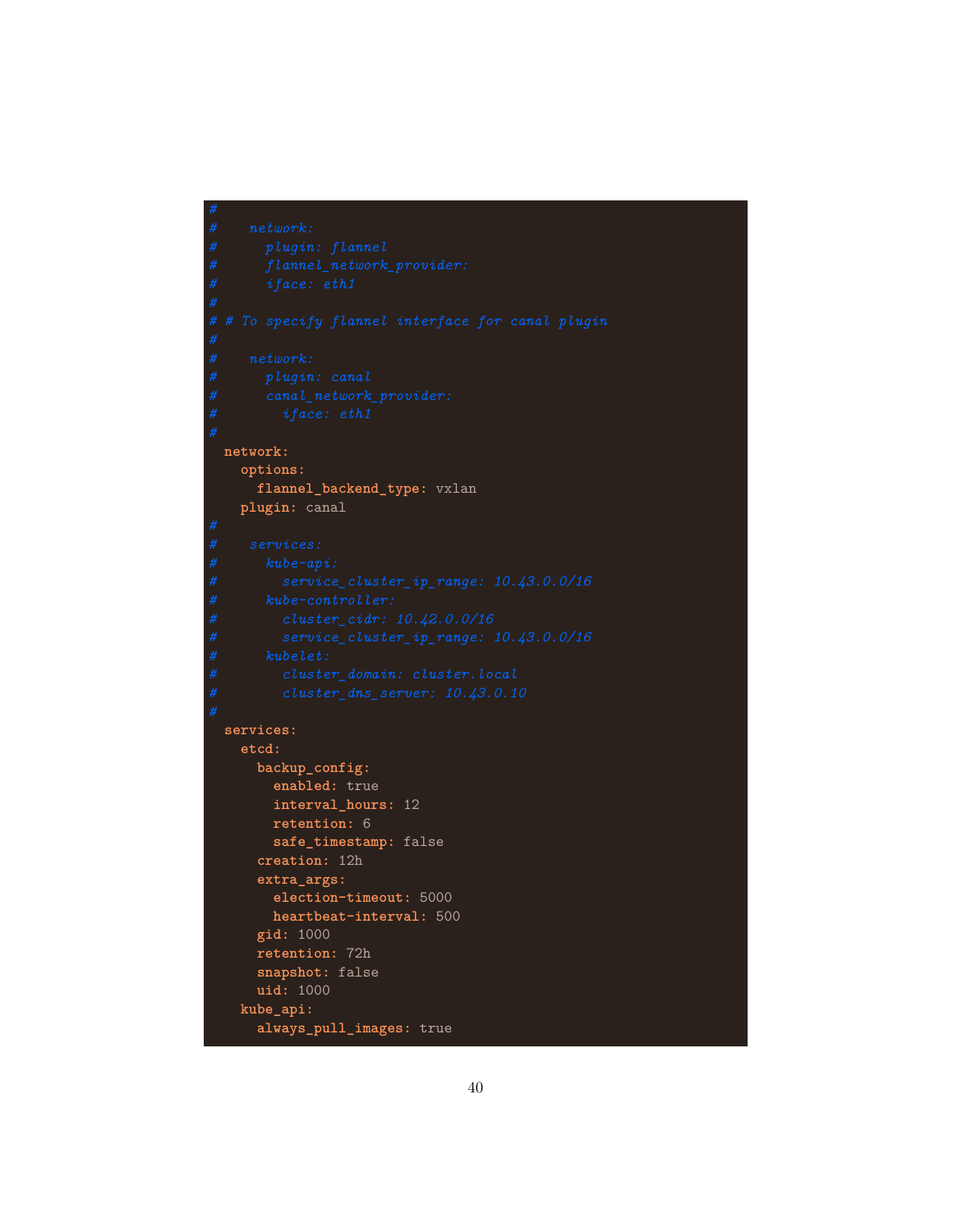```
pod_security_policy: true
      service_node_port_range: 30000-32767
     event_rate_limit:
       enabled: true
     audit_log:
       enabled: true
     secrets_encryption_config:
       enabled: true
     extra_args:
       anonymous-auth: "false"
       enable-admission-plugins: "ServiceAccount, NamespaceLifecycle, LimitRanger, Persistent
       profiling: "false
       service-account-lookup: "true"
       tls-cipher-suites: "TLS_ECDHE_ECDSA_WITH_AES_128_GCM_SHA256,TLS_ECDHE_RSA_WITH_AES_:
     extra_binds:
   kubelet:
     generate_serving_certificate: true
     extra_args:
       feature-gates: "RotateKubeletServerCertificate=true"
       protect-kernel-defaults: "true"
       tls-cipher-suites: "TLS_ECDHE_ECDSA_WITH_AES_128_GCM_SHA256,TLS_ECDHE_RSA_WITH_AES_1
   kube-controller:
     extra_args:
       profiling: "false"
       address: "127.0.0.1"
       terminated-pod-gc-threshold: "1000"
       feature-gates: "RotateKubeletServerCertificate=true"
   scheduler:
     extra_args:
       profiling: "false"
       address: "127.0.0.1"
 ssh_agent_auth: false
windows_prefered_cluster: false
```
## $\{\{\%$  /accordion  $\%\}$

 $\{\% \text{ accordion id} = "k8s-1.16" \text{ label} = "RKE \text{ template for } k8s \text{ 1.16" } \% \}$ 

```
default_pod_security_policy_template_id: restricted
docker_root_dir: /var/lib/docker
enable_cluster_alerting: false
enable_cluster_monitoring: false
```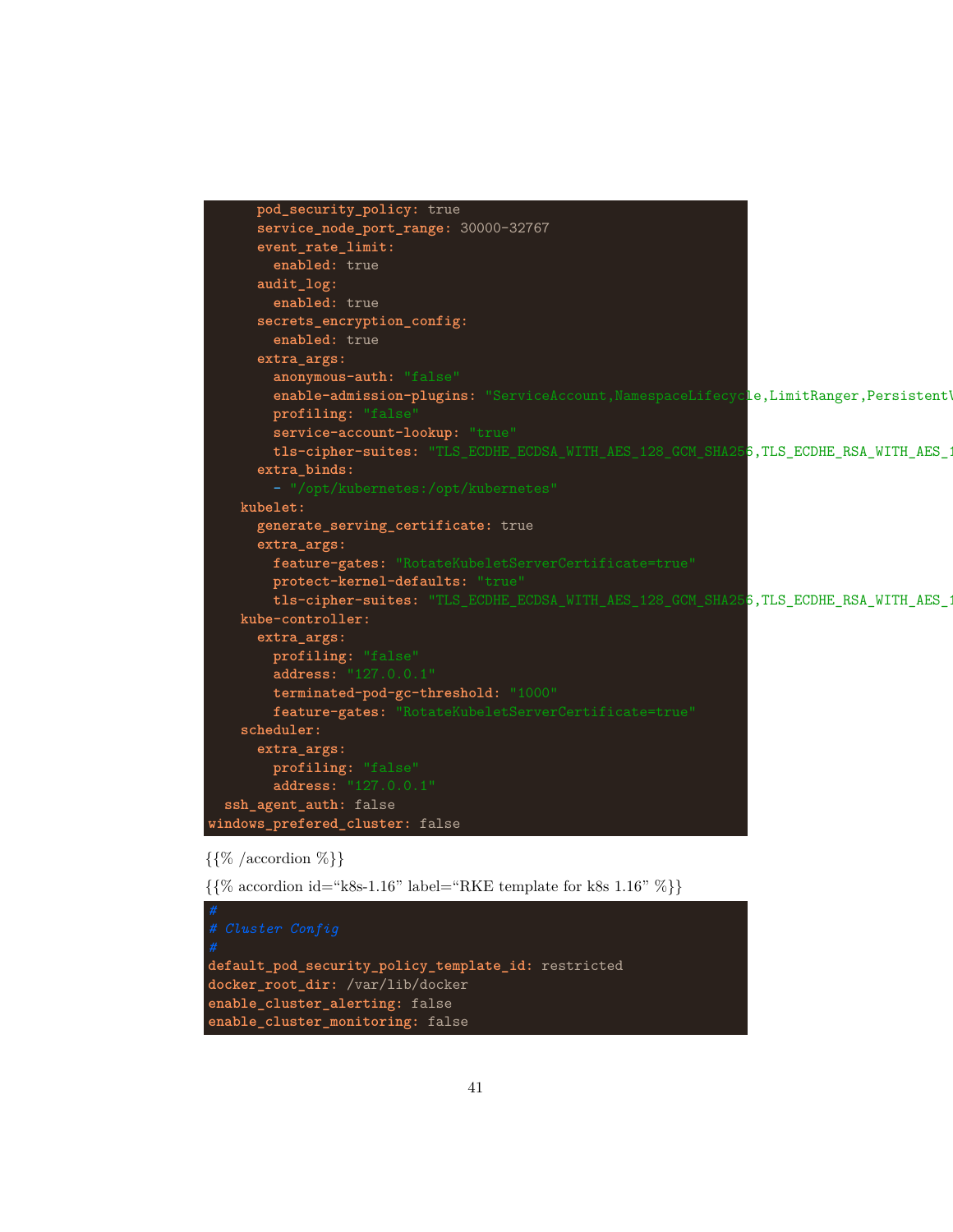```
enable_network_policy: false
local_cluster_auth_endpoint:
 enabled: true
rancher_kubernetes_engine_config:
addon_job_timeout: 30
 authentication:
    strategy: x509
 ignore_docker_version: true
# # To enable ingress on specific nodes, use the node_selector, eg:
 ingress:
   provider: nginx
 kubernetes_version: v1.16.3-rancher1-1
 monitoring:
   provider: metrics-server
```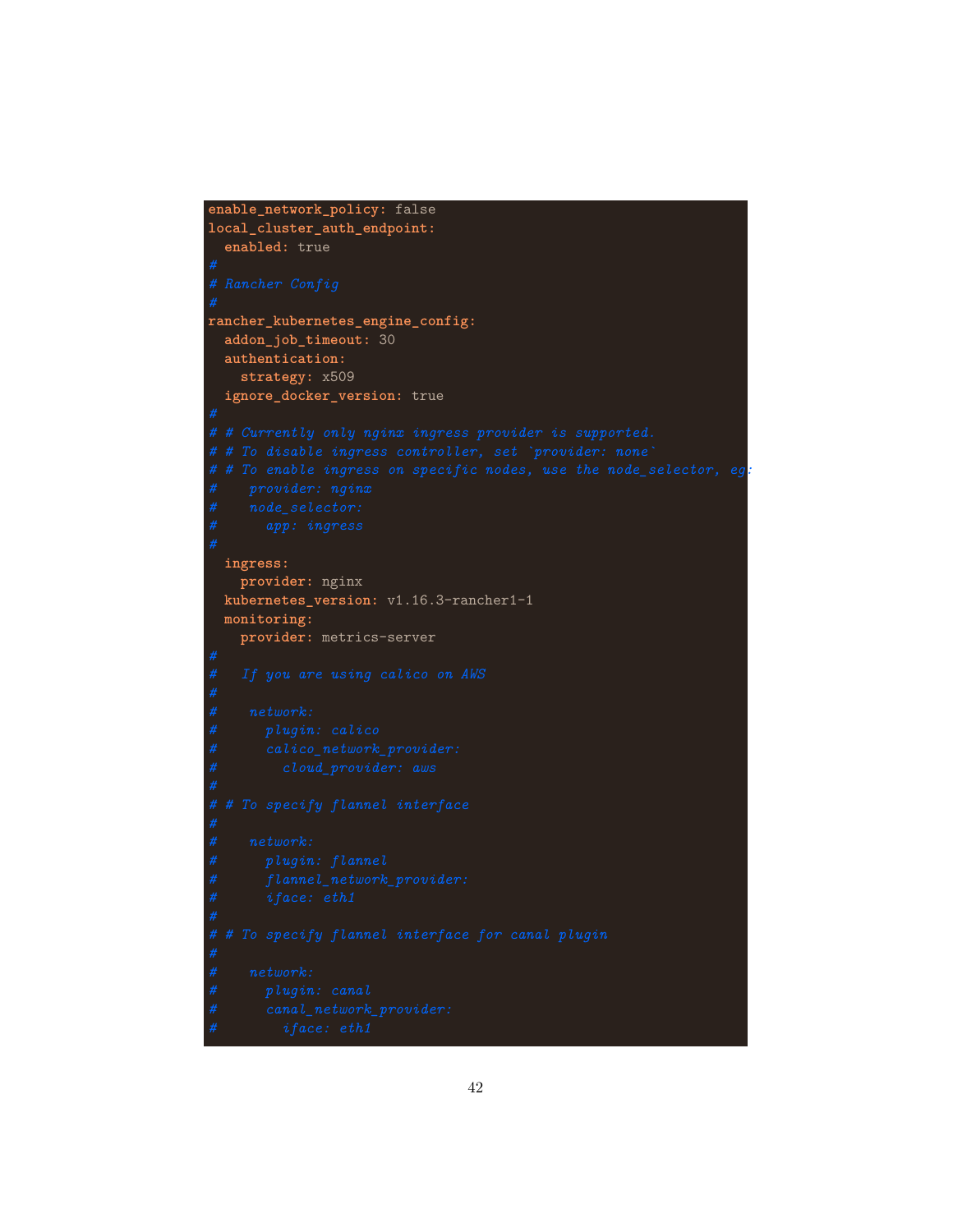```
network:
  options:
    flannel_backend_type: vxlan
  plugin: canal
services:
  etcd:
   backup_config:
      enabled: true
      interval_hours: 12
      retention: 6
      safe_timestamp: false
    creation: 12h
    extra_args:
      election-timeout: 5000
      heartbeat-interval: 500
    gid: 1000
    retention: 72h
    snapshot: false
    uid: 1000
  kube_api:
    always_pull_images: true
   pod_security_policy: true
    service_node_port_range: 30000-32767
    event_rate_limit:
      enabled: true
    audit_log:
      enabled: true
    secrets_encryption_config:
      enabled: true
    extra_args:
      anonymous-auth: "false"
      enable-admission-plugins: "ServiceAccount, NamespaceLifecycle, LimitRanger, Persistent'
      profiling: "false"
```